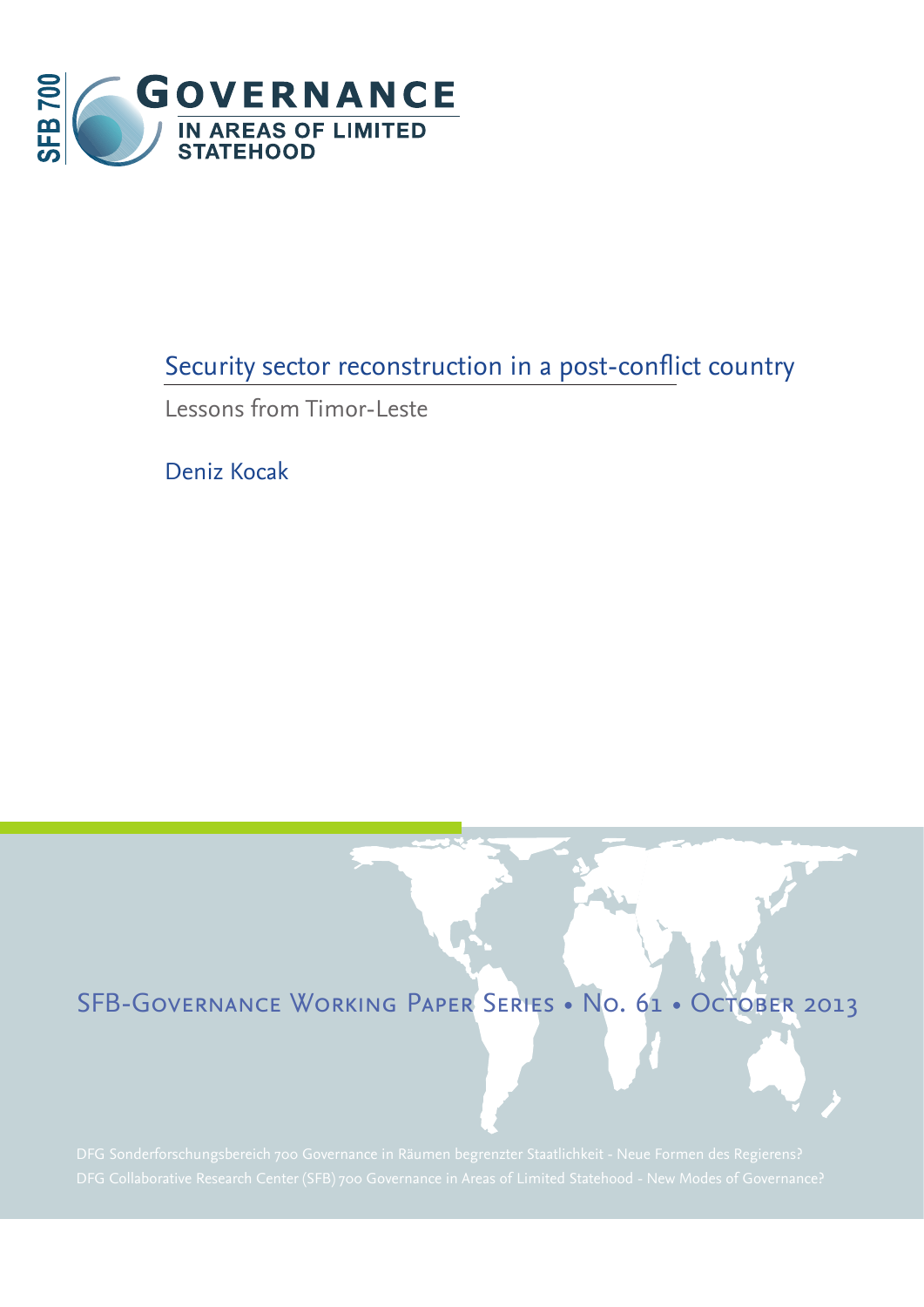

#### **SFB-Governance Working Paper Series**

Edited by the Collaborative Research Center (SFB) 700 "Governance In Areas of Limited Statehood - New Modes of Governance?"

The SFB-Governance Working Paper Series serves to disseminate the research results of work in progress prior to publication to encourage the exchange of ideas and academic debate. Inclusion of a paper in the Working Paper Series should not limit publication in any other venue. Copyright remains with the authors.

Copyright for this issue: Deniz Kocak Editorial assistance and production: Clara Jütte

All SFB-Governance Working Papers can be downloaded free of charge from www.sfb-governance.de/en/publikationen or ordered in print via e-mail to sfb700@zedat.fu-berlin.de.

Kocak, Deniz 2013: Security sector reconstruction in a post-conflict country: Lessons from Timor-Leste, SFB-Governance Working Paper Series, No. 61, Collaborative Research Center (SFB) 700, Berlin, October 2013. ISSN 1864-1024 (Internet) ISSN 1863-6896 (Print)

This publication has been funded by the German Research Foundation (DFG).

DFG Collaborative Research Center (SFB) 700 Freie Universität Berlin Alfried-Krupp-Haus Berlin Binger Straße 40 14197 Berlin Germany Phone: +49-30-838 58502 Fax: +49-30-838 58540 E-mail: sfb700@zedat.fu-berlin.de Web: www.sfb-governance.de/en

Deutsche Forschungsgemeinschaft

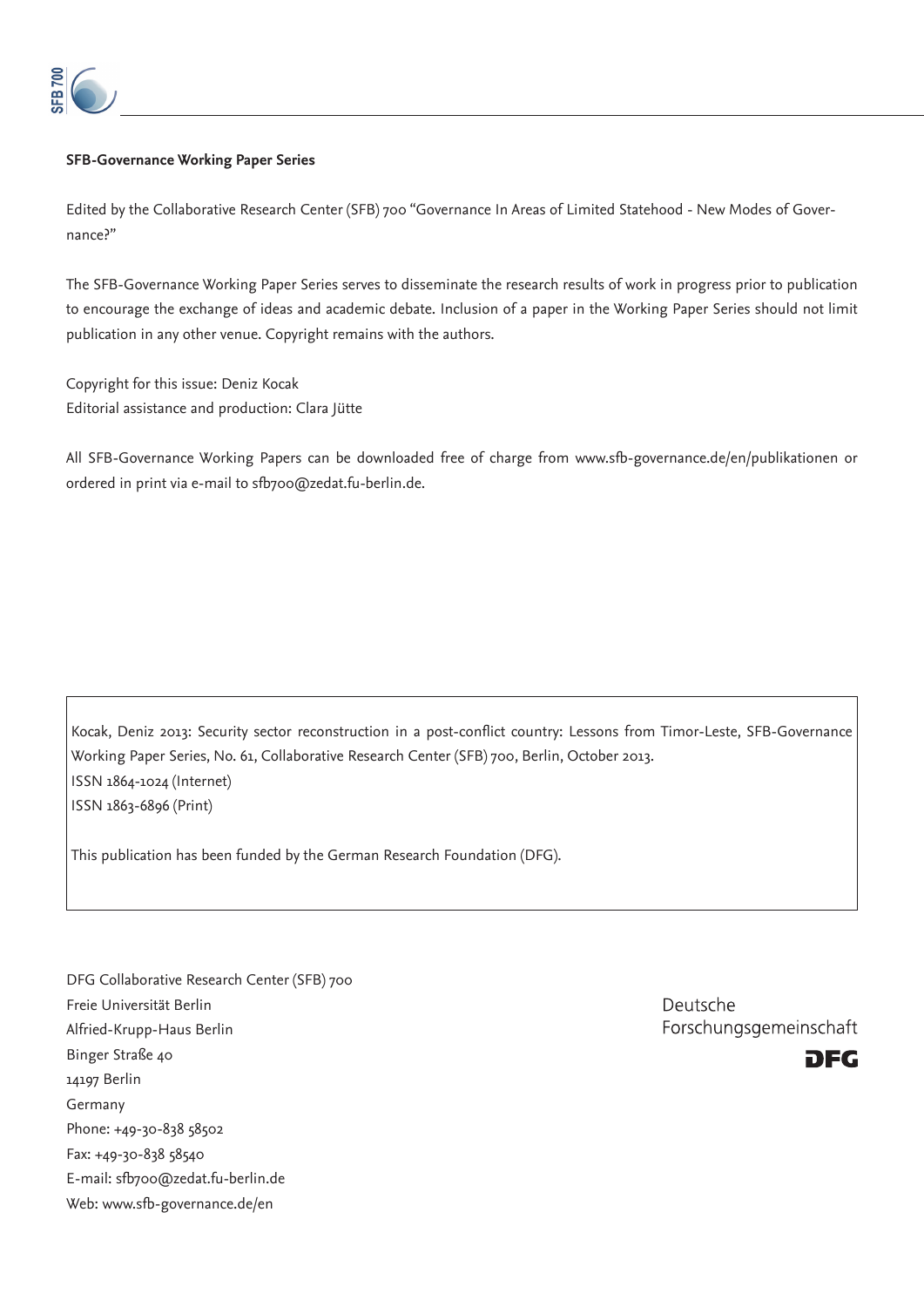**Security sector reconstruction in a post-conflict country: Lessons from Timor-Leste** *Deniz Kocak*

#### **Abstract:**

Post-conflict missions by the United Nations are increasingly mandated to reform the security sector and to establish viable security governance organs in, often, collapsed states. UN missions in Timor-Leste, tasked with the build-up of local security institutions and forces from 1999 to 2005, were regarded by some as successful examples of externally-led security sector transformation in so far as they managed to establish a local police force and local security governance institutions. Yet, the breakdown of the Timorese security sector during violent clashes between newly created security forces in 2006 hinted at weaknesses in the externally driven implementation of SSR. The UN mission subsequently mandated to assist in rebuilding the dysfunctional security sector, was however openly challenged by growing local resistance towards external meddling into the highly sensitive domain of security, and simultaneously, by assertive local approaches to security governance. By tracing the UN mission's steps in performing SSR before and after the security breakdown of 2006, the paper explains inherent flaws in the UN's approach and expounds the Timorese' alternative approach. It will be argued that the UN failed to enforce its security governance model in Timor-Leste creating the way for an evolving local approach to security governance.

#### **Zusammenfassung:**

Post-Konflikt-Einsätze der Vereinten Nationen werden zunehmend damit beauftragt, in fragilen Staaten den Sicherheitssektor zu reformieren und tragfähige Sicherheitsinstitutionen zu schaffen. Die mit dem Aufbau der lokalen Sicherheitsinstitutionen beauftragten Missionen von 1999 bis 2005, wurden lange Zeit als erfolgreiche Beispiele für, von externen Akteuren durchgeführte, Sicherheitssektorreform-Maßnahmen betrachtet, da sie es schafften, eine lokale Polizei und lokale Sicherheitsinstitutionen zu errichten. Der Zusammenbruch des timoresischen Sicherheitssektors während der gewaltsamen Auseinandersetzungen zwischen den neu geschaffenen Sicherheitskräften im April und Mai 2006, zeigte jedoch die Schwächen extern induzierter Sicherheitssektorreformen auf. Die folgende Mission der Vereinten Nationen, welche damit beauftragt wurde Timor-Leste beim Wiederaufbau des lokalen Sicherheitssektors zu unterstützen, sah sich jedoch einem wachsenden Widerstand seitens der timoresischen Regierung ausgesetzt, welche vielmehr eigene Vorstellungen bezüglich der Herstellung von Sicherheit durchsetzen wollten.

Die vorliegende Studie beschreibt die von den Vereinten Nationen bis zum Zusammenbruch des timoresischen Sicherheitssektors in 2006 durchgeführten Sicherheitssektorreform-Maßnahmen, und stellt anschließend systemimmanente Mängel des Sicherheitsgovernance-Ansatzes der Vereinten Nationen heraus. Zuletzt zeigt sie die Herausbildung eines alternativen, timoresischen Ansatzes der Sicherheitsgovernance auf. Es wird argumentiert, dass die Vereinten Nationen mit ihrem Ansatz der Sicherheitsgovernance in Timor-Leste gescheitert sind, und somit den Weg für die Entwicklung eines lokalen, timoresischen, Sicherheitsgovernance-Ansatzes geebnet haben.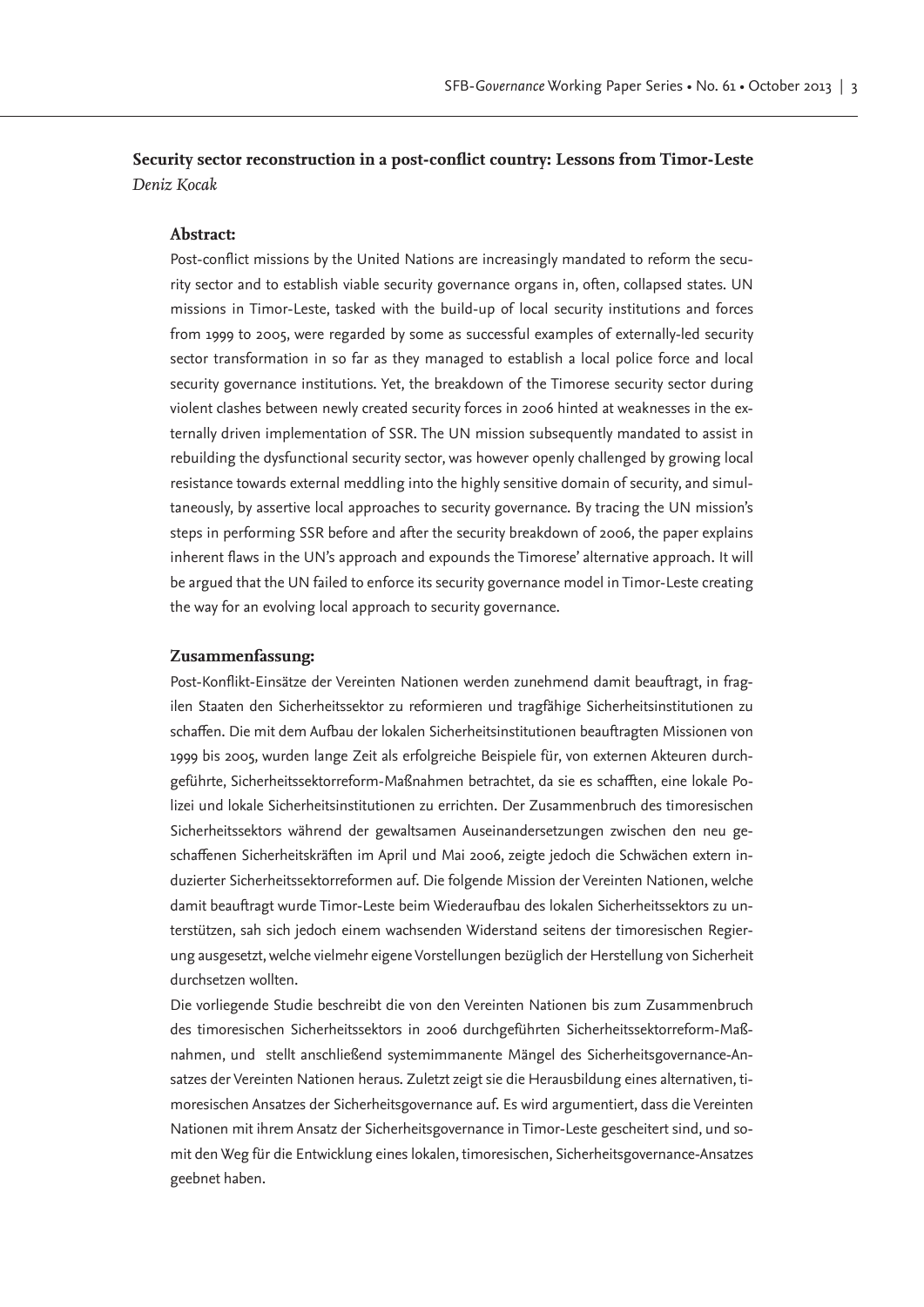

# **Table of Content**

| 1. Introduction                                                                                                                                                                                                         |                              |
|-------------------------------------------------------------------------------------------------------------------------------------------------------------------------------------------------------------------------|------------------------------|
| 2. Security sector reform                                                                                                                                                                                               |                              |
| 3. Security sector reconstruction in a post-conflict country<br>3.1 PNTL - The East Timor Police Service<br>3.2 F-FDTL - The New Timorese Defence Force<br>3.3 Assessment<br>3.4 The Collapse of 2006 and its Aftermath | 7<br>8<br>9<br>11<br>$12 \,$ |
| 4. Conclusions                                                                                                                                                                                                          | 15                           |
| Literature                                                                                                                                                                                                              | 17                           |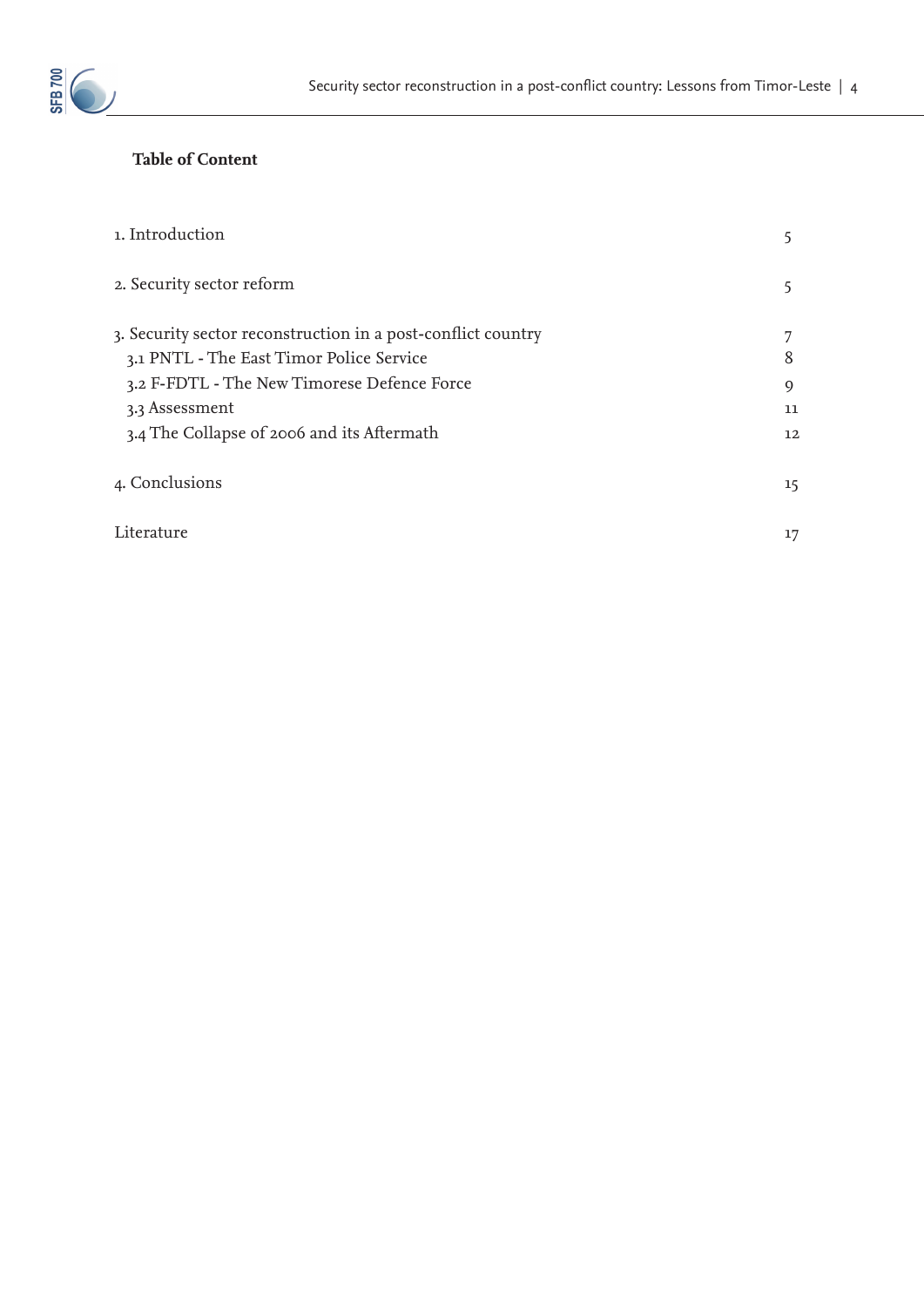## 1. Introduction<sup>1</sup>

Over the last fifteen years, an increasing tendency has emerged to apply Security Sector Reform (SSR) type activities in post-conflict countries under UN auspices in an effort to solve the inherent problems of dysfunctional security sectors (Bernabéu 2007: 81). Furthermore, SSR has been recognized as a crucial element of post-conflict peacebuilding operations worldwide. Timor-Leste was long regarded as an ideal setting for UN-led peacebuilding and as successful examples of externally-led security sector transformation in so far as they managed to establish a local police force and local security governance institutions. However, the violent clashes between security forces in 2006 cast doubt on the stability of the newly established security system, thus drawing into question one of the mainstream policies of international approaches to security governance in post-conflict contexts. Furthermore, the UN mission subsequently mandated to assist in rebuilding the dysfunctional security sector, was openly challenged by growing local resistance towards external meddling into the highly sensitive domain of security, and simultaneously, by assertive local approaches to security governance and claims for local ownership.

The basic questions of the paper are; what approach to SSR was applied in Timor-Leste before and after the 2006 security crisis? Which aspects were successfully implemented, which failed, and why did they fail?

It will be argued, that standardised "toolkit"-SSR implementations and insufficient attention to the local context, led neither to a stable security situation, nor to a legitimate and civilian controlled security sector as the Western security governance paradigm advocates. Rather, externally imposed and misaligned policies led to unintended consequences in so far as local actors selectively adapted parts of the external SSR agenda while neglecting other parts. This outcome of partial resistance and adaptation on behalf of local actors is a critical point for further research on the possibilities and limits of SSR in post-conflict countries.

## **2. Security sector reform**

*Security sector reform* (SSR) and *disarmament, demobilization and reintegration* (DDR) represent the main international strategies of regulating and reforming the security sector in post-conflict countries. As a dysfunctional security sector is a threat towards the populations of respective countries, SSR aims at disposing of dysfunctional elements and advocates for an effective and legitimate, democratic, civilian control of security sector organizations. Therefore, SSR encompasses the transformation of all relevant institutions, such as the police, the military, intelligence services, but also the ministries of Internal Affairs, Defence, and Finance, to assure nonpartisan, reliable, and democratically controlled security forces (Hänggi 2004). A commonly cited definition by the OECD-Development Assistance Committee describes SSR as

<sup>1</sup> An earlier version of this article was prepared for the annual meeting of the International Studies Association (ISA), in Montreal, March 2011. The author would like to thank Fairlie Chappuis for her most valuable comments on the manuscript.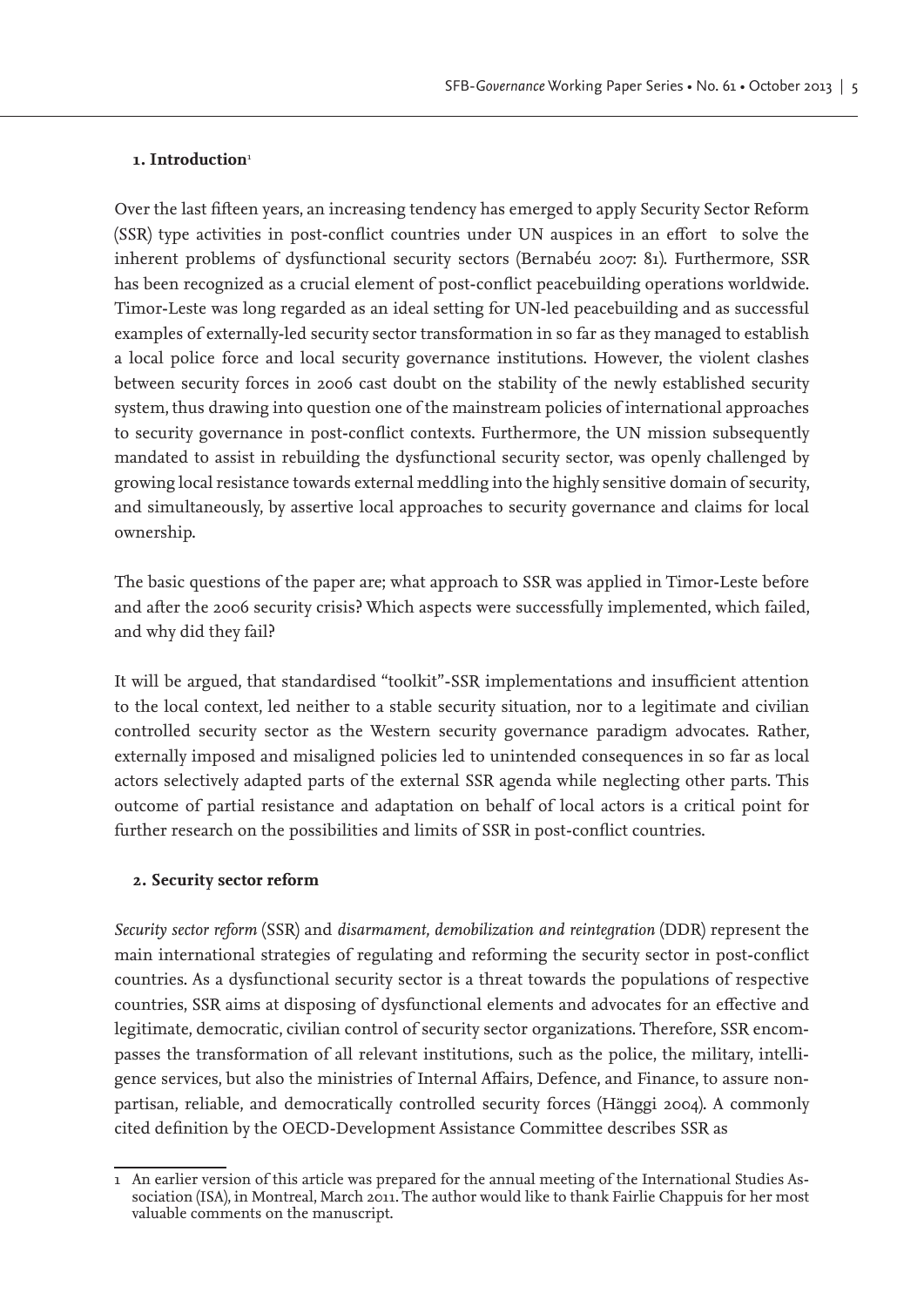

"[…] another term used to describe the transformation of the 'security system' – which includes all the actors, their roles, responsibilities and actions – working together to manage and operate the system in a manner that is more consistent with democratic norms and sound principles of good governance, and thus contributes to a well-functioning security framework" (2005: 20).

Main points of SSR are therefore the establishment of viable security governance institutions, which guarantee democratic civilian oversight over national security actors, the improvement of security provision by security actors, development of strong local ownership over the SSR process as well as sustained reforms of the security- and justice sector (Organisation for Economic Co-operation and Development 2007: 21). Although the United Nations Secretary General (2008) refers to a rather broad definition of the security sector, encompassing formal and informal security actors including the states' institutions, customary institutions and civil society organisations, Bryden and Scherrer (2012: 13) maintain that this comprehensive SSR approach is rarely applied in the UN-mission mandates. As the OECD-DAC definition of SSR refers to a democratic model of security governance, SSR is by no means an impartial endeavour but carries a highly normative agenda based on international human rights standards and democratic governance (see Organisation for Economic Co-operation and Development 2007: 21). Therefore, it must be stressed that SSR does not solely treat national security organizations in its reform attempts, but SSR is first and foremost a political task designed to transform all the formal and informal institutions and their respective dependent elements, that affect national development and political stability (Albrecht, et al. 2010: 84f, Schnabel 2012: 30f ).

DDR on the other hand, is an important step to pacify former combatants in a post-conflict scenario. Generally, DDR comprises several steps, starting from the disarmament of combatants, the demobilization of combat units, and finally the reintegration of former combatants into civilian life. Some of the disarmed persons become engaged with the new- or reformed security forces and therefore have to pass a screening process. Important steps during the screening phase are the recruitment and vetting procedures. Vetting recruits for the police or the armed forces in post-conflict scenarios is necessary to assure their reliability and loyalty to the constitution (McFate 2010: 4). Operating the screening process improperly could lead to a politicized and partial security force and a fragile future security sector, since former conflict parties might establish power bases within the security sector (Bryden/Scherrer 2012: 11f ).

Disarmed and demobilized former security actors, who do not enter the new security forces, should receive comprehensive job training, education, placement tests, and even psychological rehabilitation during the reintegration phase in order to overcome traumatic experiences (Bryden/Scherrer 2012: 6f, Jennings 2008: 328f ). Bryden (2012: 217) also stresses the importance of coordinating reintegration process with the local communities in which former combatants will be integrated in order to avoid potential tensions. However, DDR processes take time. Therefore, the allocation of adequate financial means by external donors is crucial to guarantee a thorough procedure (McFate 2010: 7f ).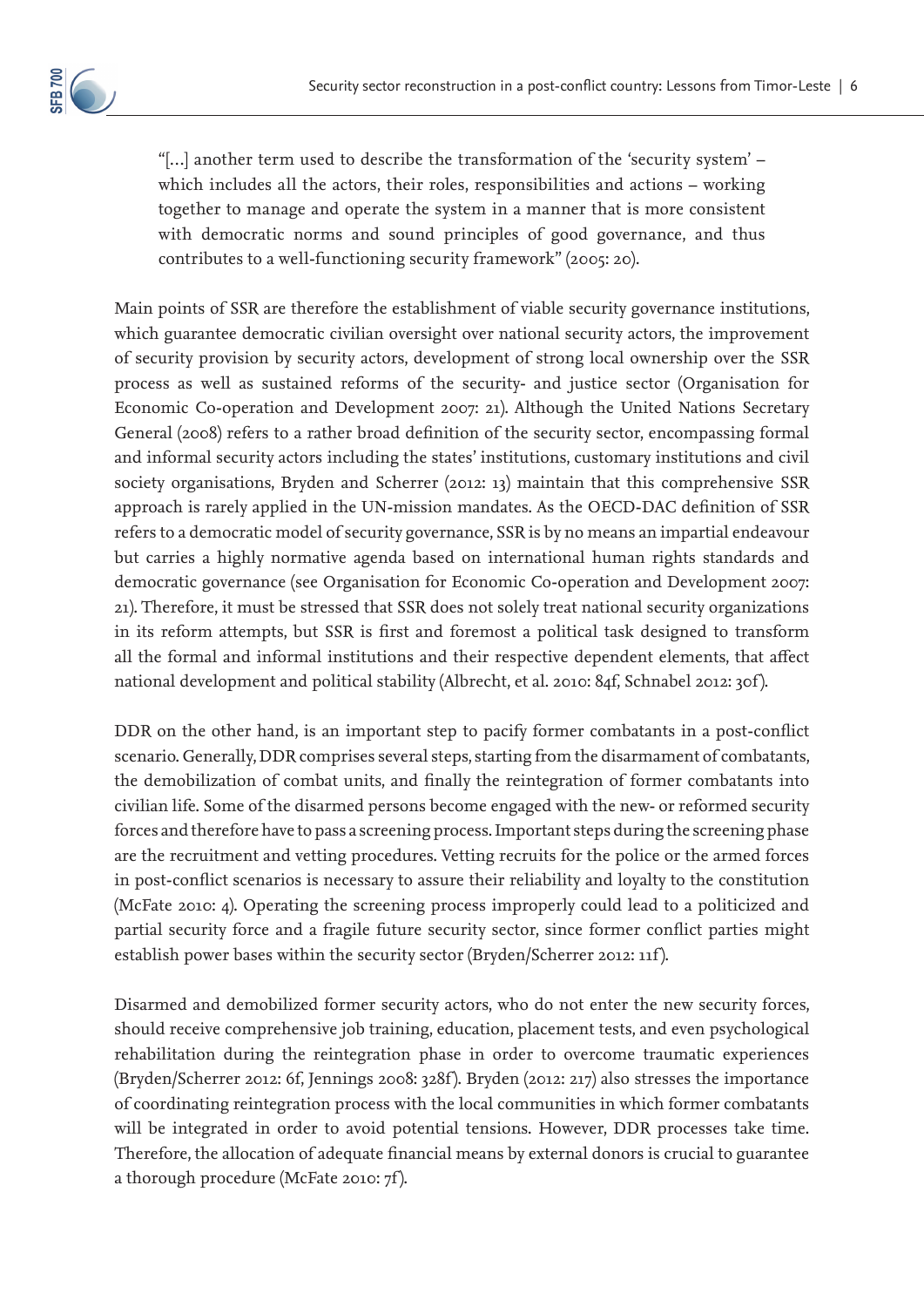Contemporary analysts increasingly advocate for a closer interaction or "synergy" between SSR and DDR due to the fact that the success of SSR depends heavily on an effective and timely process of DDR. Best practice models concerning the sequencing and scope of application in combining SSR and DDR have not been established in the policy discourse, which might be explained by the heterogeneous and individual contexts of the respective countries in question (Bryden/Scherrer 2012: 10,22f ). Missing the short timeframe of transitional peace to conduct DDR and SSR in a tense environment may lead former combatants back to arms and reignite conflict (McFate 2010: 2, Vries/Veen 2010). Moreover, at exactly this stage it is important for international donors to prevent the emergence of disgruntled ex-combatants who may turn into "spoilers" (Stedman 1997: 6f ), and non-state-security actors who could sabotage further SSR processes and pose a serious threat towards the monopoly on the use of force of the fragile postconflict state. Forms of resistance may vary from covert to open resistance. While "inside spoilers" use a "strategy of stealth" (Stedman 1997: 7f): officially cooperating with external powers, they eventually undermine programs from a backseat position. Non-cooperation, non-compliance, and selective cooperation are other ways local actors can impede policy implementation or discriminate among externally imposed programs (Mac Ginty 2010: 403f ).

Integrating key local actors into the DDR and SSR processes is crucial. As the future security sector of a country depends on institutionalization and the ownership of local actors, an integrated approach in the planning stage and the implementation stage of DDR and SSR is required (Bryden/Hänggi 2005: 37, Sedra 2010: 105f ). However, neglecting local actors and the political context of the respective country could lead to an irrelevant SSR program which does not fit the realities of the country, and, at worst, to the alienation of non-state security actors. It should be pointed out, that local actors may play to their strategic strengths and influence the SSR process massively. Moreover, particular local actors may have divergent interests concerning SSR, and therefore manipulate the SSR implementation process to serve their respective interests by placing their political followers into the new security forces or securityrelated political organs (Bryden/Scherrer 2012: 12). A recurring topic is the disputed selection of local partners by international donors. Furthermore, an intervention by external actors always has a massive impact on the social structure of a country, and turns the external actor into just another power-broker among others (Egnell 2010: 480f ). This means that the external actor is by no means a non-partisan actor because they make a clear statement by choosing a certain group of local actors to cooperate with (England 2009: 17f, McFate 2010: 6).

## **3. Security sector reconstruction in a post-conflict country**

In 1999, the then Indonesian president, BJ Habibie granted the people of Timor-Leste a referendum about the future status of Timor-Leste within the Indonesian state. After some delays, and with the help of the United Nations Mission in East Timor (UNAMET), the referendum was finally conducted in August 1999. Although the majority of the Timorese opted for autonomy, pro-Indonesian militias incited unrest, wreaking devastation to the extent that the UN Security Council mandated a multinational force to intervene and stabilize the security situation (S/RES/1264). The United Nations Transitional Administration in East Timor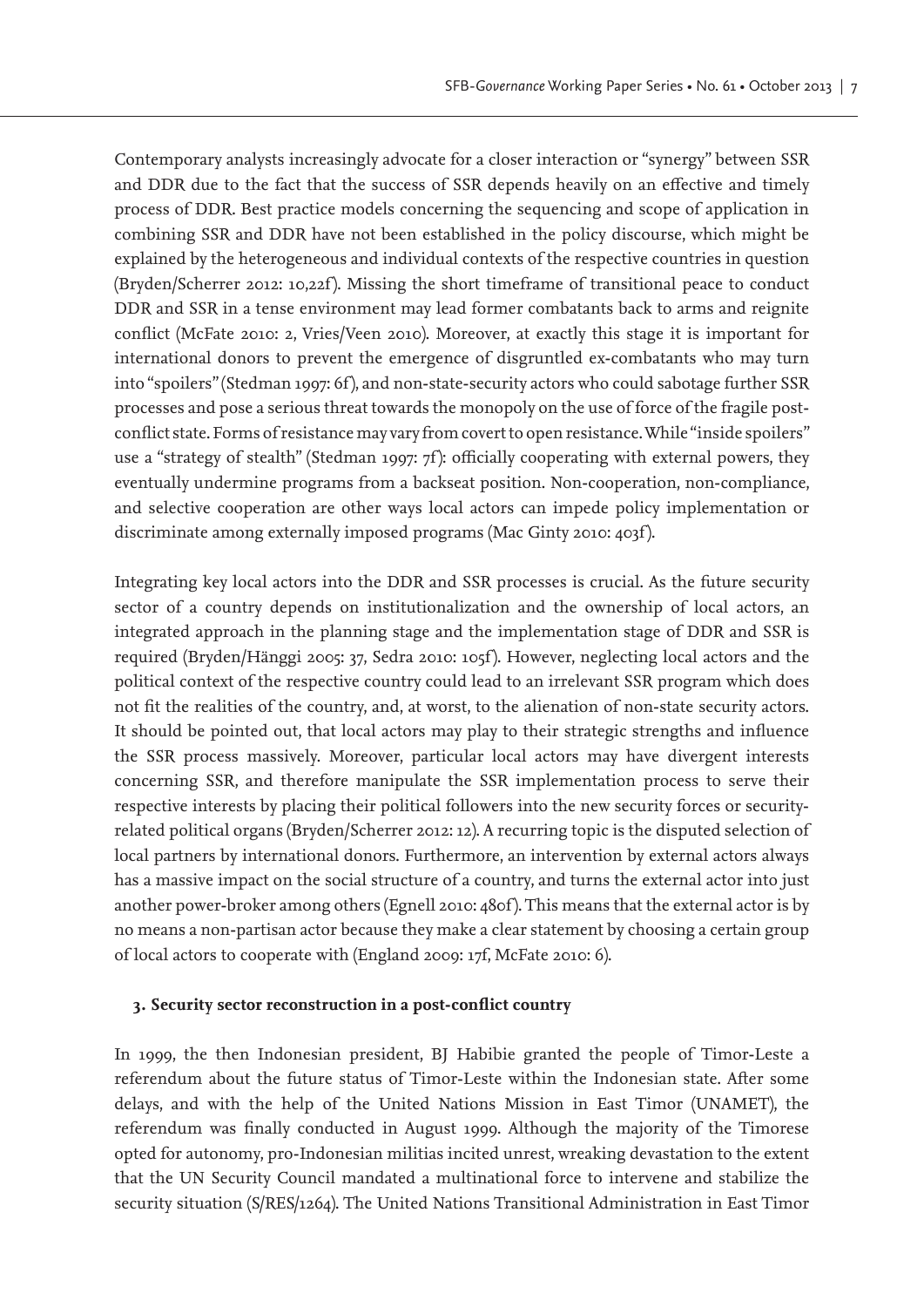

(UNTAET) thus assumed administrative control according to S/RES/1272. Several UN missions continued the stabilization mission, though no UN-missions prior to 2006 where explicitly mandated to conduct SSR in Timor-Leste.

# **3.1 PNTL - The East Timor Police Service**

According to the UNTAET regulation 2001/22, which was based on the S/RES/1272, the East Timor Police Service (ETPS - later PNTL (*port.: Policía Nacional de Timor-Leste*)) came into being in August 2001. Training and selection processes for police recruits, conducted by UNPOL, had already begun in early 2000 though. The rudimentary build-up of the local police was to be completed as soon as possible and for this reason, UNPOL resorted to recruiting Timorese who had served in the *Kepolisian Negara Republik Indonesia* (POLRI), the Indonesian police force during the Indonesian occupation of Timor-Leste. Despite existing reservations on behalf of the Timorese population concerning Timorese POLRI members, due to their history of repressive tactics and collaboration with the former occupiers, the UN relied on them and placed them in high positions of the new police corps (Peake 2009: 150). Furthermore, these former POLRI members, numbering about 400, underwent fast-track training of only one month before being admitted to the new police service, while the vetting and training processes for the other recruits were quite different. Selection of non-POLRI recruits relied exclusively on a Western questionnaire, favouring English-speaking candidates, rather than recruits with knowledge of several local dialects. Moreover, political allegiances played a role in the selection or rejection of recruits as local politicians influenced the selection process (Myrtinnen 2009: 24). The training for the non-POLRI recruits took three months at the police academy, followed by three to six months of on-the-job training mentored and accompanied by UNPOL officers. From the beginning, the recruitment procedures conducted by UNPOL departed from recruitment guidelines. Although the special treatment of former Indonesian police officers during the recruitment and training can be explained by the need for experienced police officers, the necessary vetting processes were not applied.

Beyond recruitment and training, the logistics and maintenance capacities of the new Timorese police force were poor, even after UNMISET took control over the PNTL in 2002. And as Myrtinnen has argued, UNPOL was utterly overwhelmed with the task of providing security, leaving little time or capacity for simultaneously developing and training the PNTL (2009: 25). Due to the double burden, UNPOL did not manage to strengthen institutional capacity and development, or create the necessary self-concept for a constitutionally based police force acting in accordance with the rule of law. Instead the mission was characterised by "[…] inadequate planning and deficient mission design; unimaginative and weak leadership; and negligible Timorese ownership of the process" (Hood 2008: 65). In 2005 UNMISET handed control of the PNTL over to the Timorese administration and downsized UNPOL's presence in Timor-Leste. However, the inclusion of former POLRI officers had a detrimental effect on the fragile PNTL insofar as conflicts emerged between former POLRI officers and other recruits who were affiliated to the resistance movement or had suffered from the repression of Indonesian military and police forces during the Indonesian occupation. Moreover, the then-Minister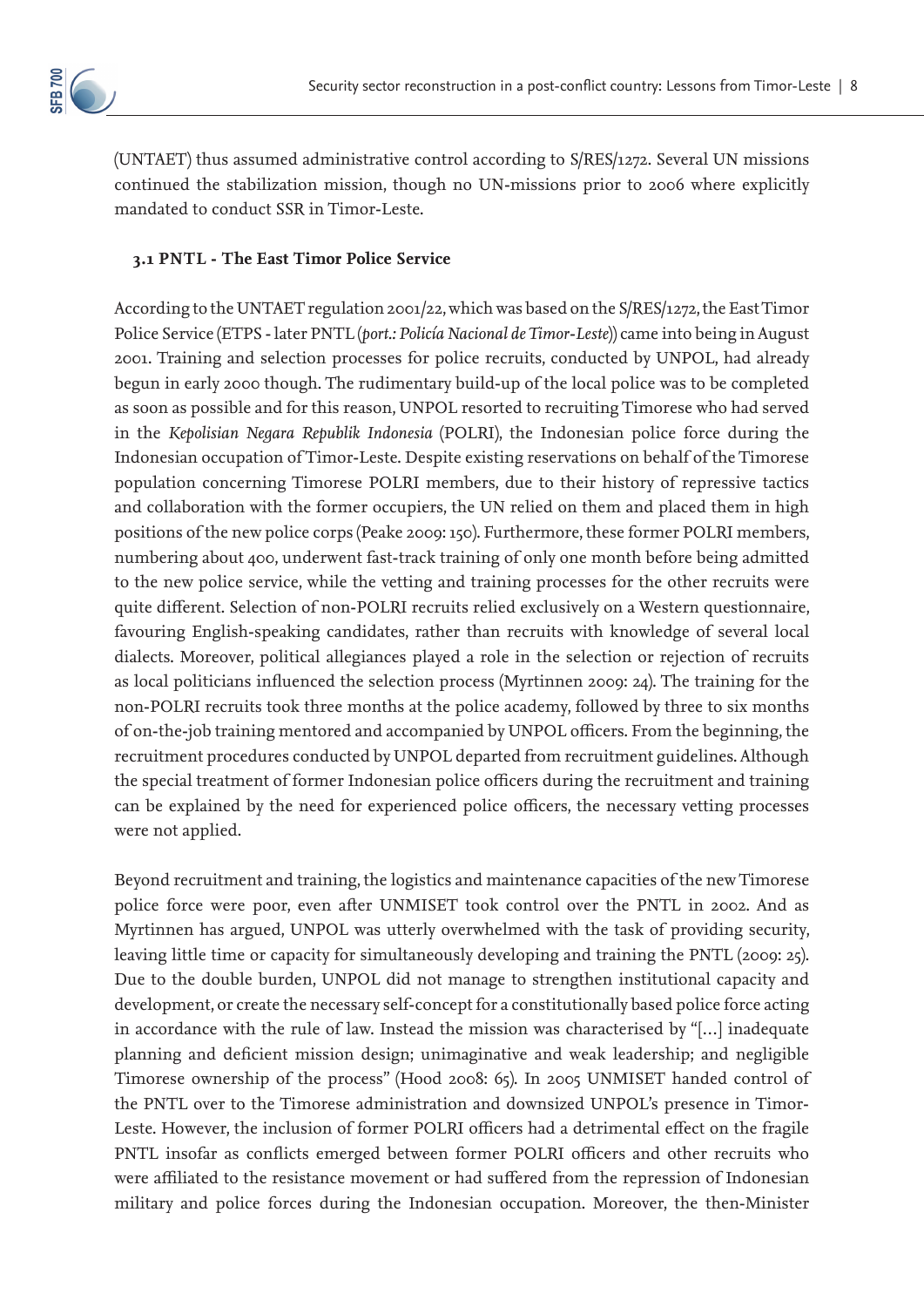of the Interior, Rogerio Lobato, had strong political links to PNTL officers and used PNTL personnel for his own political and financial purposes (Bull 2008: 186, Simonsen 2009: 580).

The rampant politicization of the security sector in Timor-Leste since its reconstruction in 2000 and 2001 was alarming. While the new Timorese defence forces, the F-FDTL (*port.: Falintil-Forças de Defesa de Timor Leste*) was mainly filled with former FALINTIL (*port.: Forças Armadas da Libertação Nacional de Timor-Leste*) resistance combatants in the first recruitment phase, the PNTL had a high proportion of former POLRI officers within its ranks. Hence, political orientations and affiliations hardened within the respective security organizations to the extent that there was an insurmountable division between the F-FDTL and the PNTL. Furthermore, conflicts emerged between regional identity and political network affiliations; while the PNTL consisted of *Kaladis*, people from the western provinces of Timor-Leste, the majority of the F-FDTL recruited in the first round consisted of *Firakus*, people from the eastern provinces of Timor-Leste (Simonsen 2006: 590f). Subsequently, later recruitment phases, from 2003 to 2005, complicated the conflict patterns, as new recruits for the F-FDTL came from the western provinces, while new Firaku recruits joined the ranks of the PNTL. Thus, beyond the overarching institutional rivalry between the PNTL and the F-FDTL, new identity-based rifts emerged within the respective security organizations. The situation led to open conflict as inadequate mission definitions between the two rival security organizations have triggered several armed clashes between members of the PNTL and the F-FDTL since 2002 (Goldsmith/ Dinnen 2007: 1098, International Crisis Group 2010: 9).

Ultimately, the pressure to succeed in establishing a working local police force resulted in an approach based on train-and-equip rather than the development of an effective and democratically controlled police institution. This fact contributed to the politicization of the PNTL. By disregarding the regional and political conflict lines in conducting recruitment and vetting the UN recreated existing cleavages within the security organizations and aggravated conflict.

# **3.2 F-FDTL - The New Timorese Defence Force**

The unwillingness of the UN to train the former guerrilla forces and to integrate them into the security sector of the new Timorese nation was reflected by the fact that FALINTIL was not mentioned in the resolution 1272 of the Security Council. Rather, FALINTIL was perceived as a problematic residue of the twenty-four year struggle for independence; a view which neglected the popular support and legitimacy FALINTIL enjoyed, at least in the eastern provinces of Timor-Leste.

FALINTIL members were gathered in cantonment sites in preparation for a DDR process that had not been properly conceptualised. The forces held out in the cantonment sites for more than a year until in 2000 a plan proposed by King's College was adopted to establish a defence force in Timor-Leste. Without a clear perception of the role the new Timorese defence force would play, the recruitment process nevertheless began in early 2001 and was delegated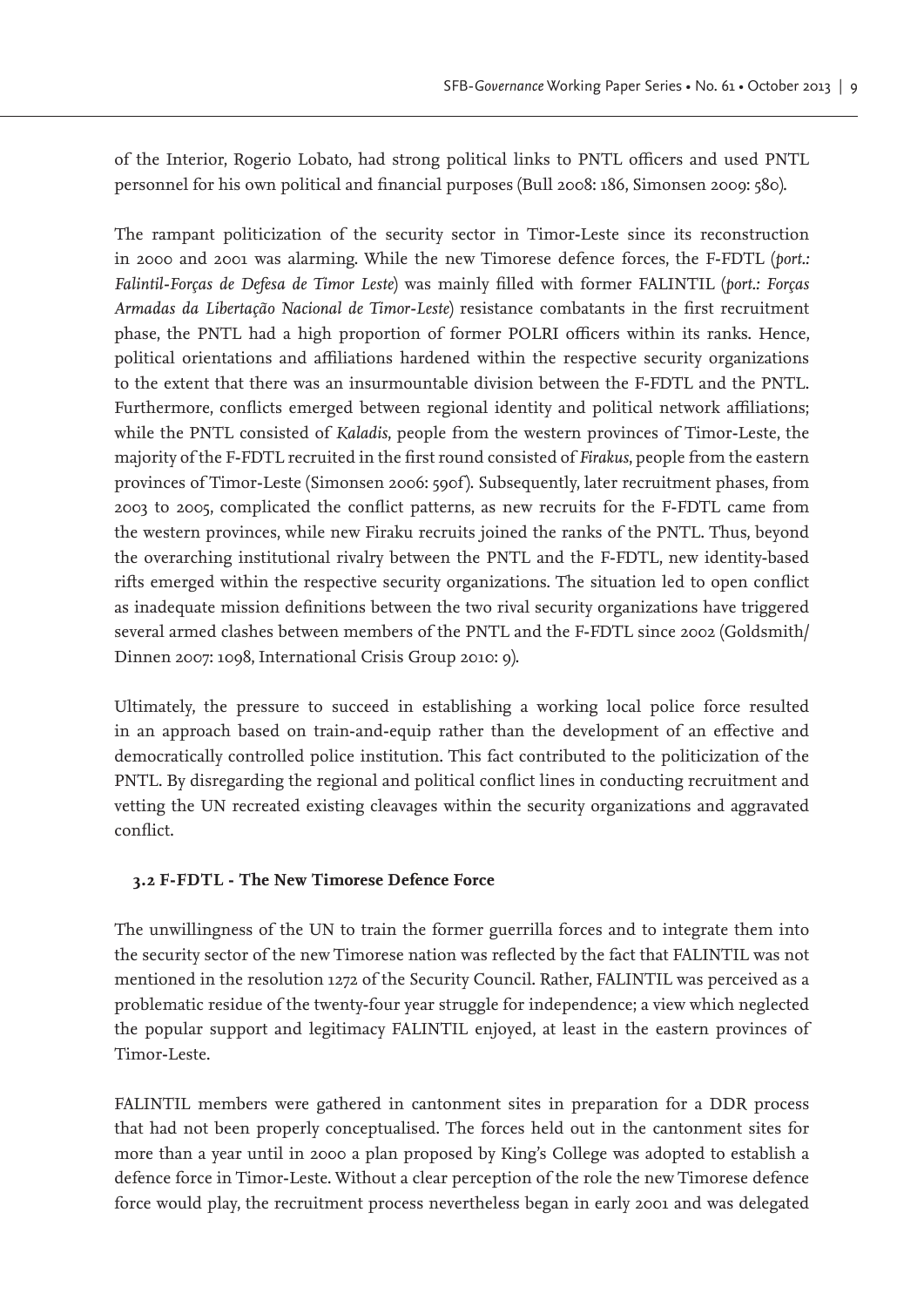completely by UNTAET to the commander of the FALINTIL, Taur Matan Ruak, and his staff. The recruitment process was heavily criticised by political observers as the recruitment- and vetting process was biased towards men from the eastern provinces of Timor-Leste who were loyal to Ruak and the former rebel leader, Xanana Gusmao. Subsequently, about 650 former FALINTIL members entered the new Timorese defence force in February 2001 (Myrtinnen 2012: 230, Rees 2003). Remaining ex-FALINTIL combatants, who were not considered to serve in the F-FDTL or voluntarily waived military service (about 1308), were disarmed, demobilized, and reintegrated under the auspices of the "FALINTIL Reinsertion Assistance Program" (FRAP) of the International Organization for Migration (IOM) until December 2001 since DDR was not part of UNTAET's mandate (Myrtinnen 2012: 230). The FRAP was considered successful insofar as the majority of the participants received training in soft skills, received payments, and returned to civil life. However, other ex-FALINTIL members who were not chosen to be part of the new F-FDTL because of their political alignment were disgruntled and formed several clandestine groups to oppose the government and the politicized army command (Colimau 2000, Isolados, AFC `75). These clandestine societies reportedly have strong links to organized crime (Mc Carthy 2002, TLAVA 2009). Moreover, FRAP had its limits in so far as it did not include all actual members, or veterans, of the FALINTIL. The neglect of the socio-political context, as well as a lack of local knowledge about guerrilla structures, led to the misinterpretation of the label "veterano". In particular, women who served in the FALINTIL or supportive equivalent groups were excluded in the DDR process despite their crucial role during the independence struggle (Myrtinnen 2009: 10f, Myrtinnen 2012: 231,238).

The training for the newly established F-FDTL was mainly provided by external donors on a bilateral basis, whereby Australia and Portugal, among others, led the F-FDTL training from 2001. The twelve donor nations were grouped in the Office for Defence Force Development (ODFD), which was in effect subordinate to the Special Representative of the Secretary General of the UN, but operated with relative autonomy from other UN departments in Timor-Leste (Hood 2006: 71). The programme consisted of a 3-month fast-track program and was limited to training only. Attempts to establish viable democratic and civilian oversight over the F-FDTL and to improve institutional capacity were not made (Peake 2009: 151). Therefore, the decisionmaking authority concerning new recruits, the strategic administrational planning, as well as the task of defining the actual role of the F-FDTL lay in the hands of the Timorese military command and its affiliated political network.

In short, the UN played neither a significant role in the DDR process of the FALINTIL, nor did it significantly support the establishment and training of the F-FDTL. While DDR was delegated to the IOM, the UN failed to monitor and lead the vetting and recruitment processes for the F-FDTL. Moreover, both the UN and bilateral donors neglected the formation of robust and effective institutions, such as a democratically controlled planning staff, which caused an inexorable politicization of the armed forces in Timor-Leste. As a consequence, new recruits from the western provinces of Timor-Leste, who were linked to another political network clashed with senior officers and members of the rank and file from the first recruitment phase (Myrtinnen 2009: 22). The development of the Timorese armed forces was fully relinquished to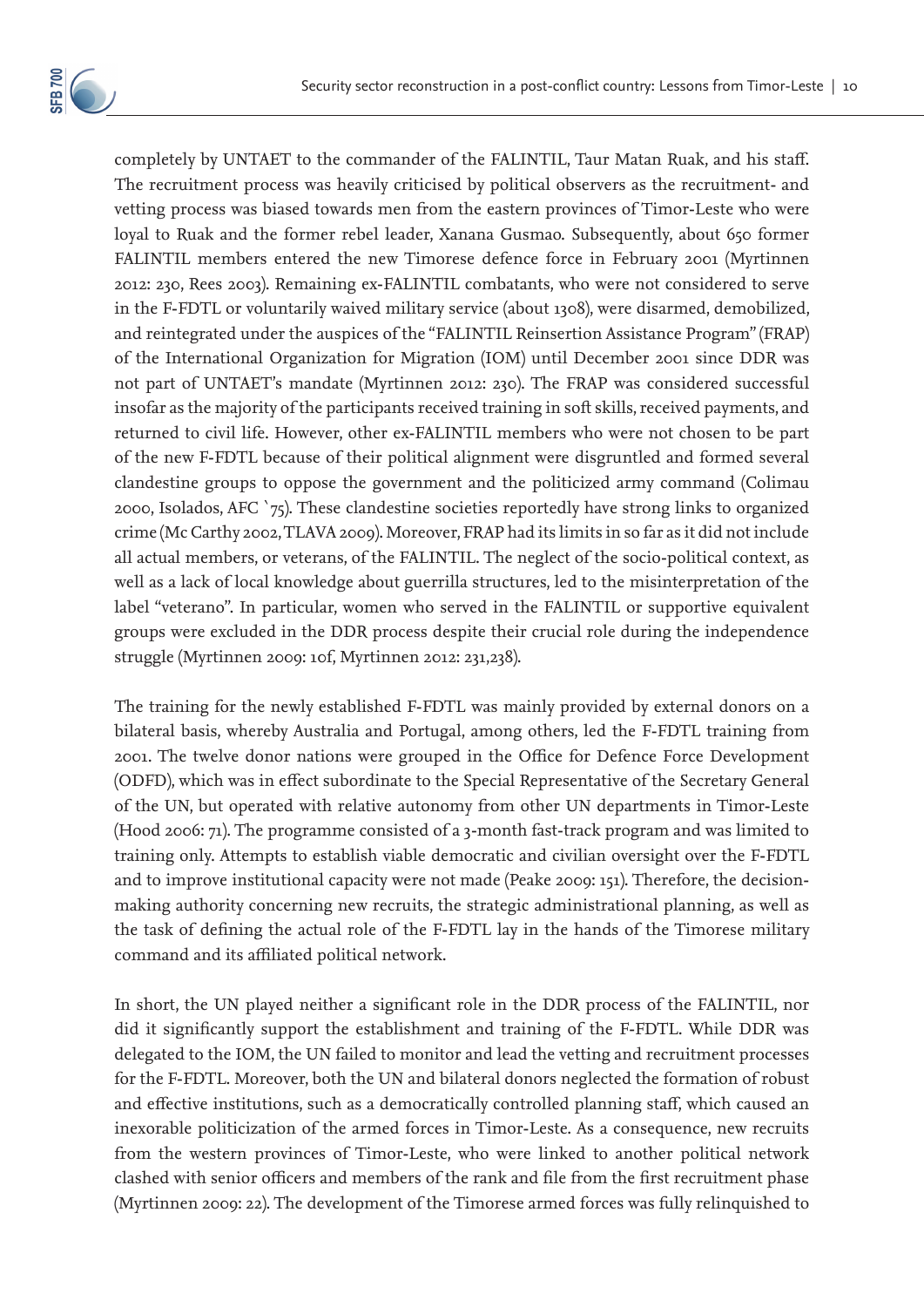local actors. Although there was indeed local ownership from the beginning on, the emergence of the F-FDTL in domestic security matters indicated a development outside of the Western paradigm of security governance. Furthermore, the absence of a clearly defined role for the F-FDTL, as well as the rivalry with the UN-subsidized PNTL, made the F-FDTL an unpredictable force within a fragile new nation.

# **3.3 Assessment**

UNTAET focussed its SSR efforts on training and equipping the local police while neglecting the build-up of effective institutions to ensure the accountability or effective organization of the local security actors. Democratic civilian control over the security sector in Timor-Leste was therefore not adequately implemented. Rees (2003) emphasises the exclusion of local actors from the planning, and the UN's indifference and denial of the problems within the F-FDTL's as main reasons for this failure. Relinquishing the task of oversight of the build-up and formation of the F-FDTL completely to the former resistance fighters' high command and politicised Timorese officials made problems of democratic oversight inevitable.

An obvious weakness of the UN in Timor-Leste was the lack of strategic planning before and during the reformation and rebuilding of the security sector. As "[…] UNTAET and UNMISET did not possess an SSR policy or strategy" (Hood 2008: 63), they failed to implement democratic oversight over the security organisations, and missed the opportunity to incorporate Timorese politicians into the SSR process. Hence, the necessary local "ownership" for a sustainable, accountable and effective security sector was absent from the beginning. However, cooperative planning for SSR and an effective division of labour between the UN and the bilateral donors were without a concept and lacking in substance according to a UN security advisor (Interview, Dili, 26.07.2012). Differing practises of programming and funding were the outcome (Greener 2009: 48).

Furthermore, analysts explain the failure of the UN in SSR in Timor-Leste as a consequence of over-burdening the UN's competencies and capabilities. As there was no local police service in place after the intervention of INTERFET, the UN had the responsibility to train new local recruits and provide police services at the same time. A further problem was the heterogeneous composition of UNPOL since most of the deployed international police officers did not have any experience in teaching and instructing police recruits and lacked the necessary language skills. As a result, UNPOL officers relied on their individual policing experience in their home countries and tried to communicate them to the PNTL recruits. Since this ad hoc approach lacked any form of standardization, UNPOL's police training created confusion among the local police recruits rather than a coherent understanding of professional police practice (Interview, international security advisor, Dili, 13.07.2012). Moreover, neglecting the informal structures in Timor-Leste, including the resistance movement of FALINTIL, and hesitating to incorporate them into the UN-led reconstruction of the security sector, produced a radical rift between FALINTIL and the UN (Peake 2009: 148f). In fact, while Timorese officials were marginalised from the official reform process of the security sector by the UN, infighting between political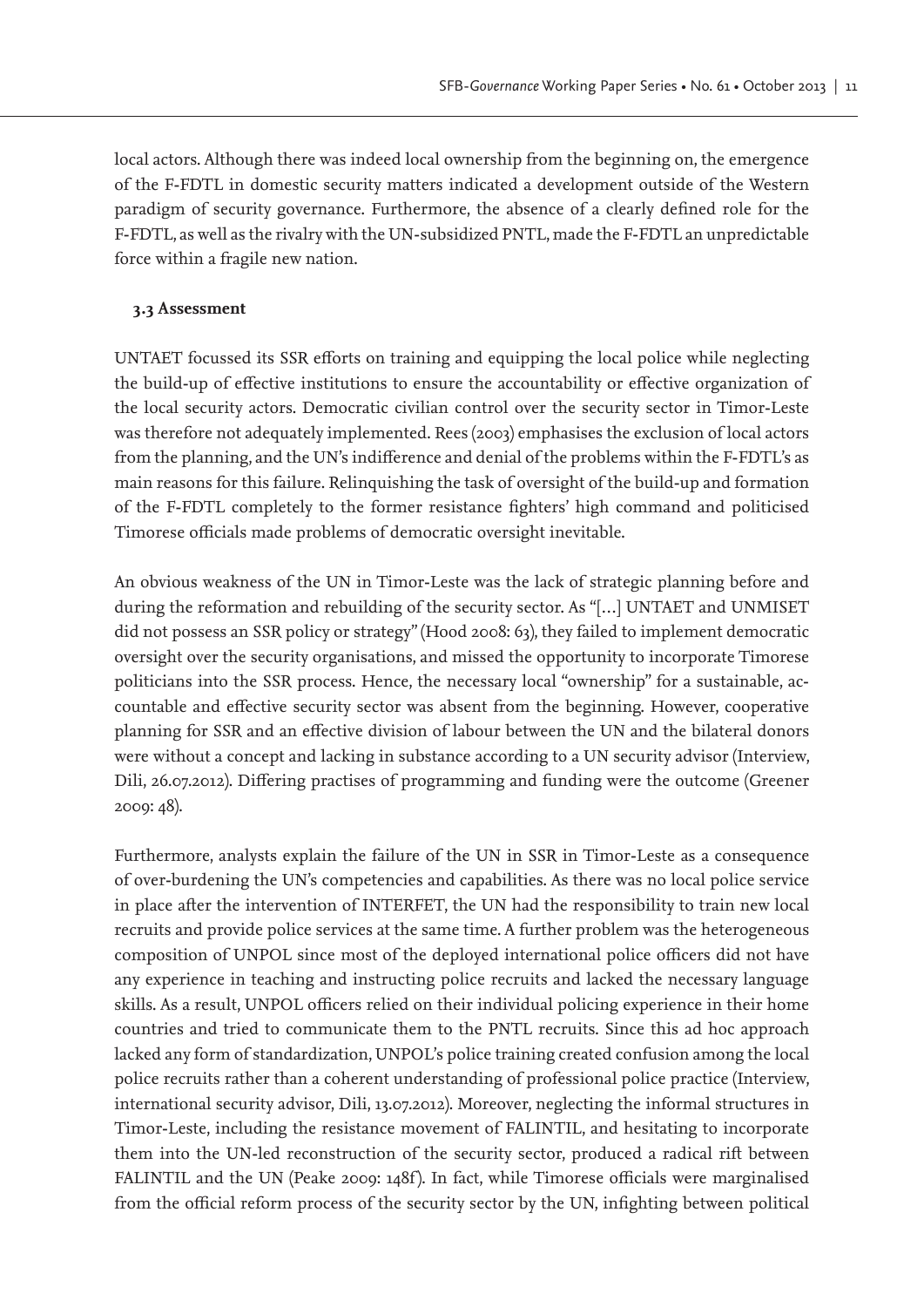

camps took place behind the scenes. Informal connections to groups within the security actors politicized and destabilized the already fragile security sector (Interview, international policy advisor, Dili, 13.06.2011).

# **3.4 The Collapse of 2006 and its Aftermath**

In 2005, the UN reduced its presence in Timor-Leste due to the perception of overall stability. The United Nations Office in Timor-Leste (UNOTIL) focused therefore mainly on advisory and training tasks for the Timorese administration and the PNTL. However, Timor-Leste faced a collapse of its security sector when in April 2006 clashes began between members of the PNTL and the F-FDTL, as well as associated youth gangs and organized groups of armed civilians. The incumbent administration was not able to establish order, and the Australian-led "operation ASTUTE" of the International Stabilization Force (ISF), intervened at the end of May 2006 to end the violence. In August 2006, the UN Security Council mandated the UN Integrated Mission in Timor-Leste (UNMIT), according to S/RES/1704, to rebuild and reform the institutions of the security sector, to conduct and supervise a rehabilitation of the PNTL, and provide security with UNPOL. The tasks of UNMIT were specified and amended by a supplemental agreement, which focussed on the consolidation and reform of the security sector, especially the PNTL.

Again, UNPOL deployed about 1600 police officers from more than forty countries to maintain security in Timor-Leste and to train the local police force. The core of the PNTL training was the "Reform, Restructuring and Rebuilding"-program which encompassed the registration of the officers, vetting, additional training and mentoring as well as the concluding certification (Wilson 2012: 79). The vetting process aimed first and foremost at the identification and rejection of police officers who had committed crimes and acted unlawfully during the clashes in 2006. However, various suspected officers were freed without charge due to unsubstantiated claims and missing evidence. This was, on the one hand, a result of the inexperience of UNPOL officers in matters of criminal investigation and a lack of communication skills, and on the other hand, a matter of benevolent acquittals for the suspected officers, as Timorese government officials were not interested in the prosecution of PNTL officers (Lemay-Hébert 2009: 397-400). The start of the registration and the vetting procedure itself was slow due to insufficient UNPOL resources. Once again, UNPOL had a mixed mandate of policing Timor-Leste while also training and supervising the PNTL. Moreover, the mentoring phase of six months was reduced to eight weeks only, and finally, about 3110 officers were screened and certified in December 2007 (International Crisis Group 2008: 5-8).

In contrast to the previous missions, Timorese officials were included in the certification of PNTL officers. Therefore, the success of the RRR-program depended heavily on good cooperation between UNMIT and the Timorese administration. However, as a Timorese state official declared (Interview, Dili, 27.07.2011), the RRR-program eventually failed due to the fact that the Timorese officials did not like the program and therefore obstructed the process. In fact, relations were troubled by miscommunication and contradictory perceptions concerning the handling of police officers suspected of misconduct.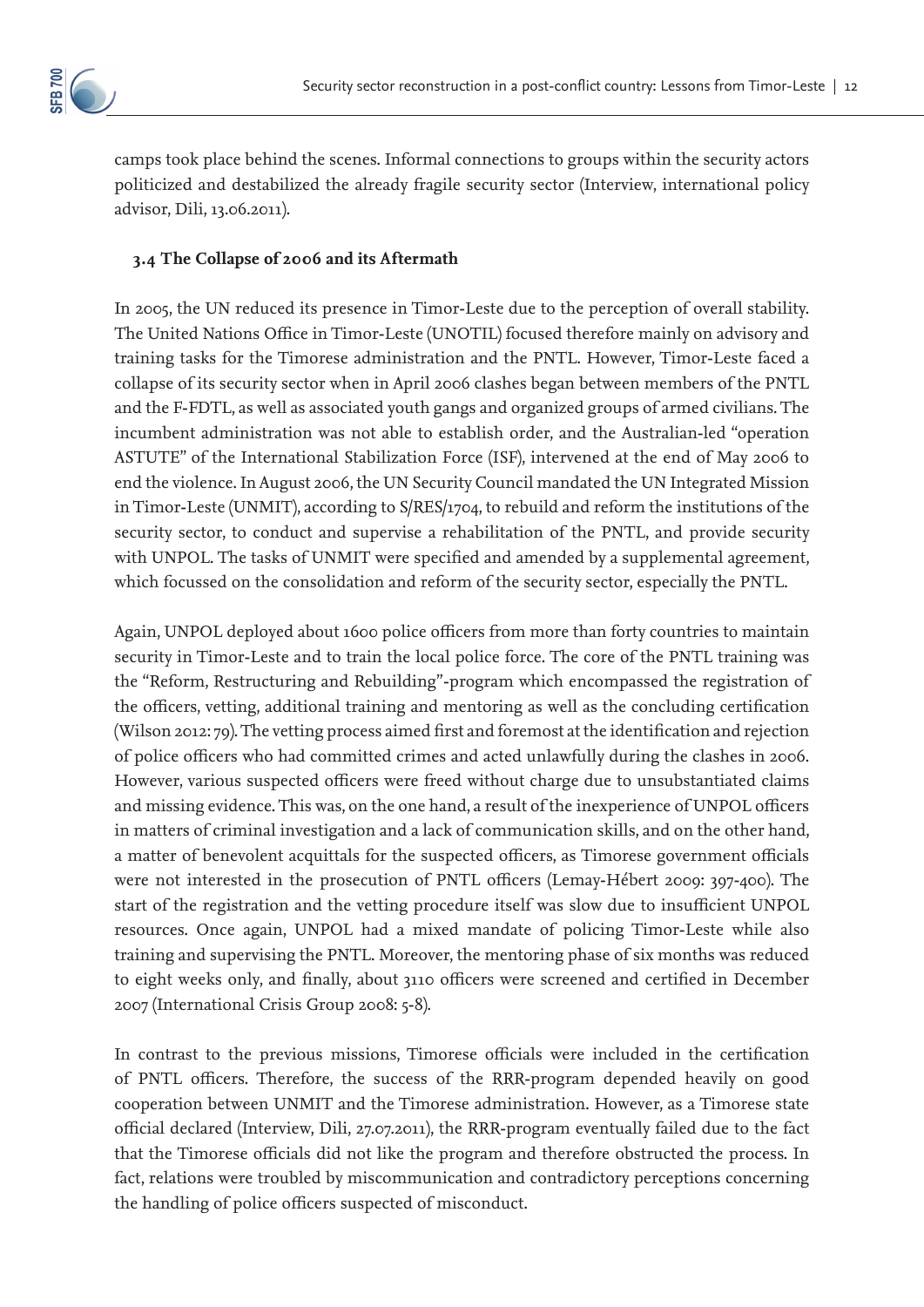High turnover rates, a lack of professional expertise, a heterogeneous police body, and cultural as well as insufficient contextual knowledge among UNPOL officers also weakened the mission's chances of success. UNMIT's shortcomings resembled the mistakes that UNTAET and UNMISET had made during their earlier missions (Lemay-Hébert 2009: 399, Peake 2009: 154- 157). The vetting process after the security crisis in 2006 constituted a new beginning of the Timorese police. But, the ineffectiveness of the vetting itself, as well as the unwillingness of local officials to persecute suspect officers, undermined this important measure to reform the security sector in Timor-Leste.

This initial phase of UNMIT's activities was accompanied by the deployment of the UN-Standing Police Capacity (SPC) and the Security Sector Support Unit (SSSU) (Lothe/Peake 2010: 436). While the SSSU had the task of monitoring and reviewing the security sector reform process, and, if applicable, proposing modifications for further programs, the SPC served as a tool to strengthen relations between UN organizations and the Timorese administration, as well as to maintain the supervision of the PNTL's reform process (United Nations Development Programme 2008). Yet, despite the UN's positive self-assessments of the first ever deployment of an SSSU (Wilson 2012: 82f), evidence suggests that the unit had only very limited impact in the first years since most of its staff lacked the necessary contextual knowledge and linguistic competencies to be accepted by the Timorese as a serious partner (Interview, Timorese state official, Dili, 27.07.2011).

Despite the still fragile nature of the PNTL as an institution, repeated reports about unprofessional performance, and links between PNTL officers and politicians as well as criminal organizations, UNMIT began handing authority, back to the PNTL district by district from 2009 (Greener 2009: 52). UNPOL followed catalogue of requirements including that the district police be able to adequately provide security; that eighty percent of the officers within the district pass the certification process; and that the respective district police forces are sufficiently equipped and able to operate. Crisis Group (2009: 11f), however, criticizes the fact that there were no standardized indicators to determine whether a district fulfilled these requirements, and Della-Giacoma (2010: 9) notes that the handover process was merely an exercise in "ticking boxes" by the assessment teams rather than a thorough evaluation. The final handover of executive control of the PNTL's over the whole of Timor-Leste eventually took place in March 2011 (International Crisis Group 2013: 20).

Although the F-FDTL was one of the main initiators of the violent clashes in 2006, the UN failed once more to subject the F-FDTL to a robust vetting process. Hence, even after 2006, the F-FDTL was trained and equipped on a bilateral basis by Australia, Portugal, and other external donors, without a meaningful disciplinary review. The Timorese administration announced new recruitment rounds for 2006 and 2009, in accordance with the 2007 national strategy paper "Force 2020" (International Crisis Group 2010: 10f, Myrtinnen 2009: 30f ). The "Force 2020" paper was intended to put forward alternatives to imported Western concepts of security planning, and to assert Timor-Leste's self-determination in matters of national security, according to the Chief Commander of F-FTDL (Simonsen 2009: 590).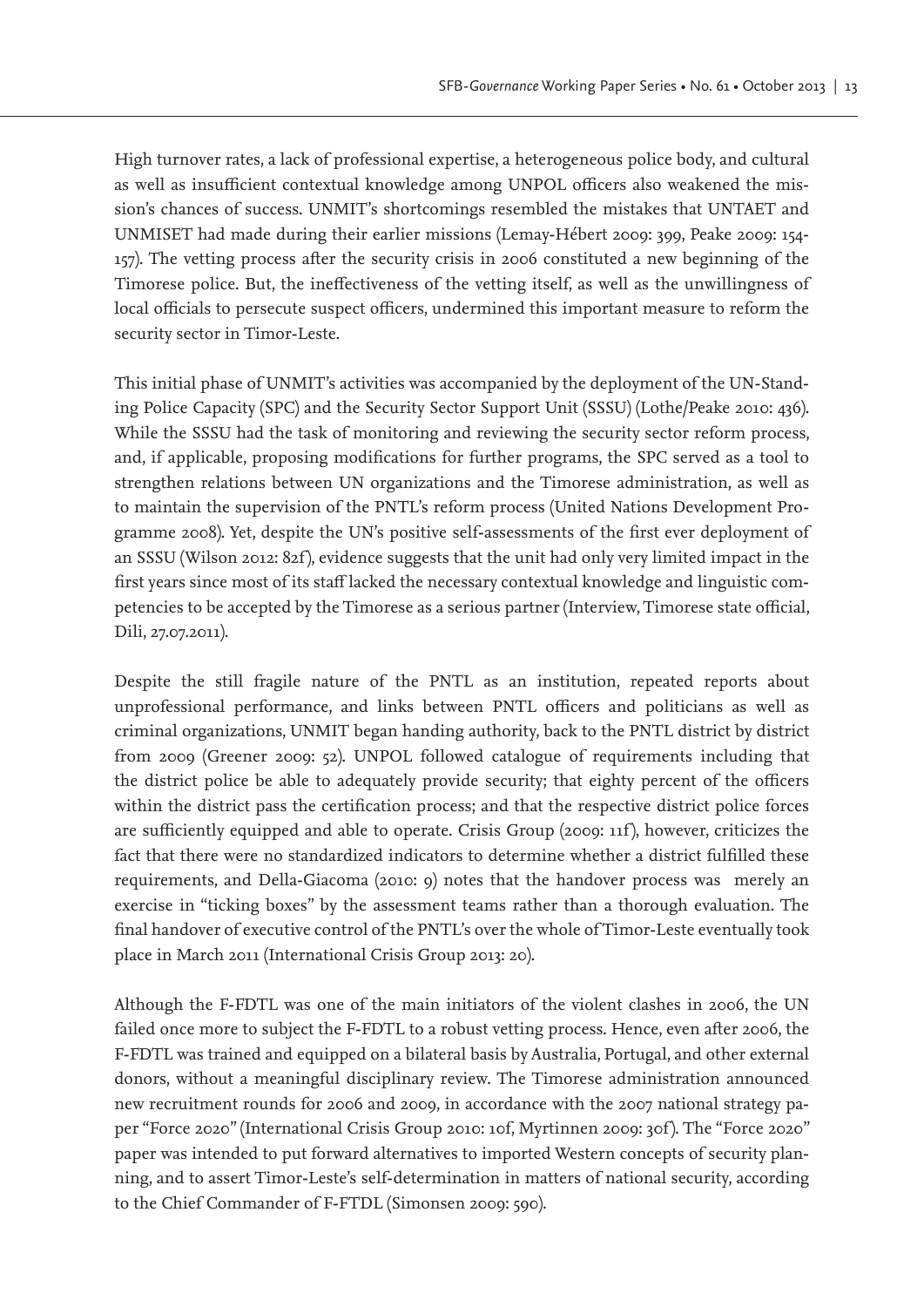An increasing tendency to claim Timorese self-determinism can be identified and connected to the mounting criticism of UN handling of the security sector review, or rather, the Western concept of SSR in Timor-Leste since 2007. The points of criticism were the insufficient police training by UNPOL; the questionable professionalism of some UNPOL contributor countries and their lack of expertise; the ad-hoc character of the SSR programs; and finally, that the UN continuously refused to provide training capacities for the F-FDTL (International Crisis Group 2010: 2-6, Pinto 2009). Further indicators of an increasing rejection of external SSR practices by the Timorese administration could be identified in the reluctance to prosecute suspect PNTL officers, and open objections to the vetting procedures. Instead Timorese officials argued that judicial prosecution would only fan resentment and conflict within society (Lemay-Hébert 2009: 400f). Simultaneously, there was a rise in self-confidence within the Timorese administration and the Timorese security organizations towards the UN (Myrtinnen 2009: 29). In two articles published online, Secretary of State for Defence Pinto came out openly against persistent UN paternalism concerning the application of security models in Timor-Leste. Pinto referred to the fact that Timor-Leste maintains international sovereignty as a state and therefore wants to pursue its own strategy of security management. With a reference to the establishment of the Joint Command in 2008 and its proven effectiveness, Pinto argued that Timor-Leste could adequately respond to security issues by pursuing a "Timorese way" (Pinto 2009, Pinto 2011). Although, as one senior PNTL officer argued in an interview (Dili, 07.07.2011), the police still needs to improve its capacity and therefore relies on external support in the police build-up, they do not want to be patronized and controlled by the UN but demand self-determination in the overall process of transforming the police institution.

Ultimately, UN security sector management and the additional bilateral involvement in security affairs, led to unintended consequences. Unintended consequences are, according to Daase and Friesendorf (2010: 8), a recurring topic in the area of external security governance. Furthermore, as Schroeder states, these unintended consequences often "[…] run counter to the initial aims of a specific policy" (2010: 88). In the Timorese case, "local ownership" of reforms within the security sector was desirable in so far as local agency allowed for implementation of the F-FDTL reforms without much resistance or input from the UN. In fact, the UN ceded responsibility for reforming the FALINTIL guerrilla completely to the local elites and bilateral donors. Subsequently, the F-FDTL High Command and affiliated local actors had the opportunity to select their bilateral partners to train and equip the Timorese armed forces without having to develop the legitimate and effective oversight institutions that would have prevented the politicisation of the security sector.

A chance to prove Timorese autonomy in matters of security occurred in 2008. As a reaction to assassination attempts made against the president and the prime minister in February 2008, the Council of Ministers declared a state of emergency and the formation of a Joint Command, composed of the F-FDTL and the PNTL. Although the PNTL was actually under the authority of UNPOL, the PNTL came under the command of the F-FDTL through the establishment of the Joint Command. This incident meant a loss of legitimacy for UNPOL, and the relationship between local security forces and UNPOL worsened (Funaki 2009). Despite the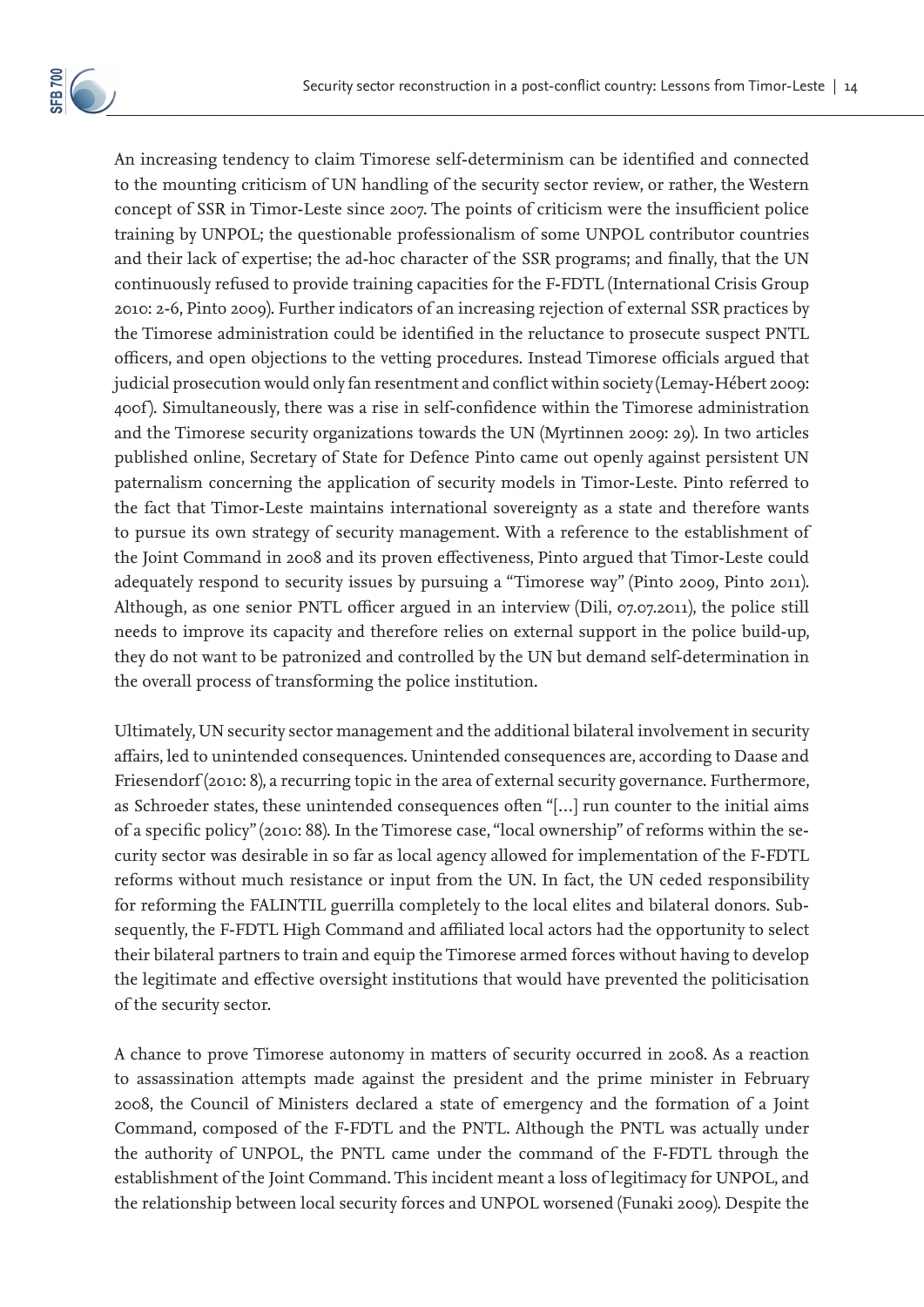relative success of the Joint Command and the surrender of the remaining rebels, the state of emergency was retained due to additional operations by the Joint Command against alleged illegal weapon arsenals. Finally, the operations and the state of emergency ended in May 2008 (Centre for International Governance 2010, Wilson 2009: 3-7). Following a return to normalcy, the administration announced the establishment of a new Centre for Integrated Management of Crisis, which would be integrated into the structures of the Ministry of Defence, and would become active in cases of internal security crises and natural catastrophes (Wilson 2009: 7f ).

Yet unclear delineations concerning the areas of responsibility between the PNTL and the F-FDTL still persist, and it should be pointed out that the Joint Command's inauguration only added to this vagueness. On several occasions the combination of PNTL- and F-FDTL forces were reactivated in so called "Ninja Operations", which targeted organized crime and clandestine gangs in Timor-Leste in 2009 and 2011 (Centre for International Governance 2010). While the joint missions could ease existing frictions and rivalries between the security organizations, command structures and the division of labour for further Joint Command operations are still unclear and could fan new conflicts between the PNTL and F-FDTL (International Crisis Group 2010: 10f). The merger of the security organizations was, according to Wilson (2009: 12), not only a sign of Timorese sovereignty, but could also be interpreted as a blow towards the Western model of security governance. Furthermore, it seems as if the local actors "learned" the lessons – in contrast to the UN – as from 2006 onwards various Timorese actors from the administration and the security institutions tried to evade and mitigate the impact of UNdriven SSR programs. Notably, the merger of the PNTL and the F-FDTL during 2008, as well as further joint missions, blurred the boundaries between external security organizations and internal security organizations even more.

# **4. Conclusions**

Implementing sustainable security sector reform and security governance in a post-conflict scenario requires highly trained personnel who have training expertise and can serve as role models for new recruits. The UN police contingent (UNPOL) however, consisted of individuals from more than 40 nations, which meant that there was a large heterogeneity within UNPOL concerning the level of professionalism and perception of policing. Despite the fact that a standardisation of professional skills of police contingents in a post-conflict scenario is crucial, since concerted missions require practised behaviour patterns, UNPOL failed to attain this level of cohesion (Myrtinnen 2009, Peake 2009: 148f). Furthermore, as Greener argues, despite attending a one-week-preparation-course for Timor-Leste, the majority of the UNPOL officers were not trained or skilled in instructing recruits or developing the police sector of a war-torn country. Moreover, UNPOL's human recourses for dealing with Timorese customs, conventions, and languages, were not adequate to fulfil the mission successfully. Additionally, high turnover rates of UNPOL officers and a lack of knowledge transfer within the officer corps, prevented UNPOL from gaining experience and achieving its goals (Greener 2009: 49f, Peake 2009: 150).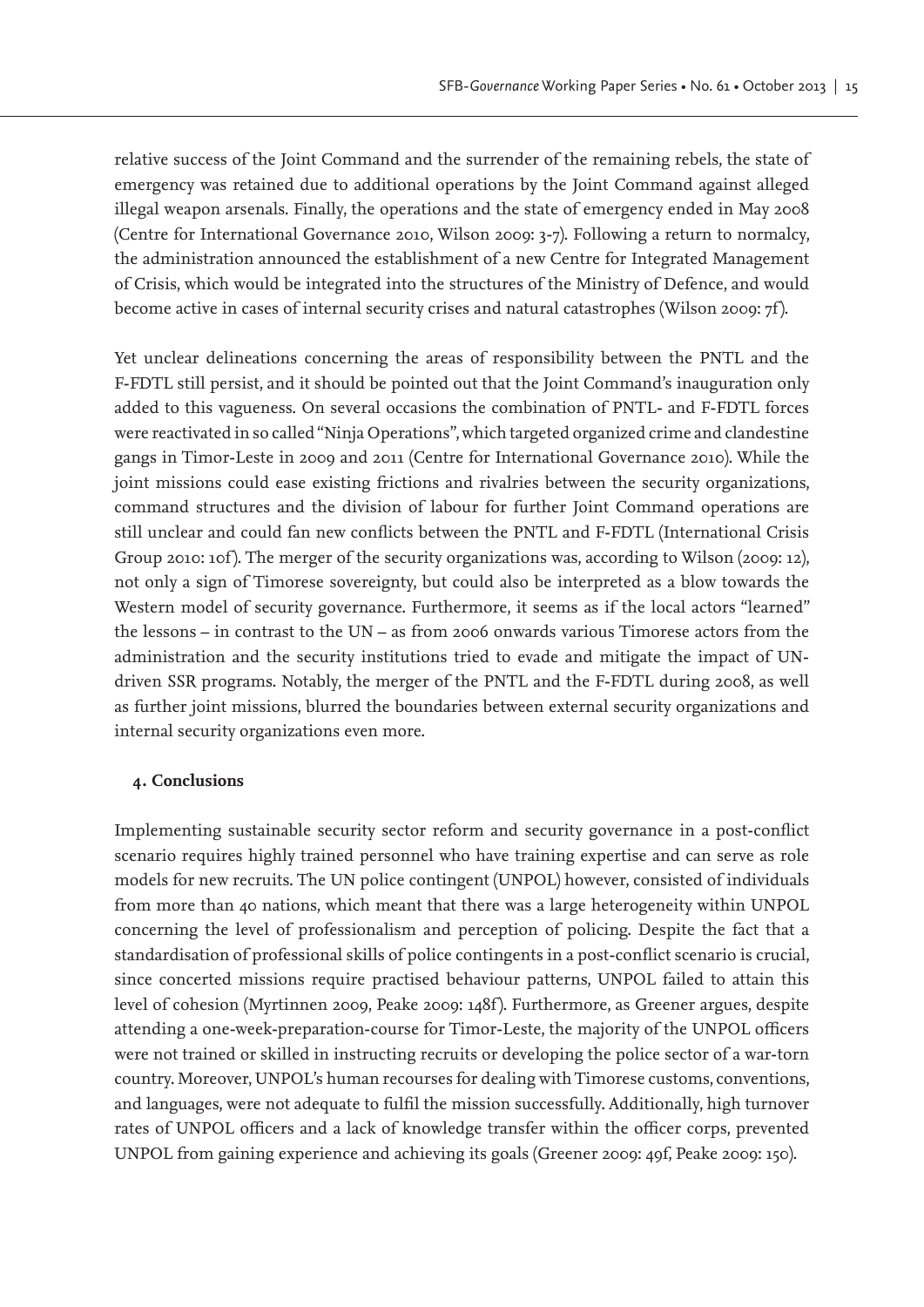

The (re-)construction of the PNTL, and the neglect of the FALINTIL by the UN, was not adequately elaborated at the strategic level but instead rested on ad-hoc decisions. Organizing and training the PNTL as quickly as possible, led to blatant flaws in the recruitment and vetting process. As former POLRI officers received special treatment in training and promotion, a foundation for future friction and resentment within the police force was laid. Furthermore, the excessive demands of a mixed mandate in combination with the desire to attain quick results, led to a hollow and vulnerable police institution. According to Rees (2003), the decision by the UN not to monitor and manage the transformation of the FALINTIL into a national defence force was a fundamental mistake, which affected the further development of the Timorese security sector for the coming years. Giving the FALINTIL High Command too much leeway in forming a defence force out of former rebels, without monitoring the recruitment process, and without demanding the development of legitimate and effective control and oversight institutions behind the politicized High Command, was a grave mistake. Also, the delegation of the DDR process and its actual implementation were problematic insofar as various informal supporters of the FALINTIL, and especially women, were not included in the process.

The UN mission after 2006 did not differ much from the pre-2006 missions. Problems remained the same concerning the composition and the capabilities of UNPOL. Again, local political and cultural contexts were not considered (Greener 2009: 51). Furthermore, UNPOL struggled again with the mixed mandate of providing security while training and supervising the PNTL. As a result the institutions of the PNTL and the F-FDTL are still fragile, and a clear-cut role allocation for the security organizations has yet to materialise. However, "local ownership" by the Timorese administration has changed since 2006. The formation of the Joint Command and the exclusion of UNPOL during these operations indicated a clear shift from a client to a self-determined actor. However, the "strong government ownership for reform", as Funaki (2009: 13) put it, led security sector governance to develop in ways that were contrary to the donors' expectations.

It strikes the observer that the UN did not learn from the lessons of either its previous missions or the experiences of UNTAET and UNMISET after 2006. Rather, the UN maintained the flawed PNTL training, conducted an ineffective vetting procedure, neglected PNTL institutional development, and furthermore, continued to ignore developments within the F-FDTL (Myrtinnen 2009: 33f, Wilson 2012: 74). As Peake (2009: 142) rightly notes, UNMIT was the second chance for the UN to implement, or at least, to lay the foundations for comprehensive SSR in Timor-Leste. While the (re-)building of security forces after 1999 enabled the UN to develop and implement second-generation SSR, the violent clashes of 2006 allowed for a further review of the security sector, yet the UN did not succeed in either case.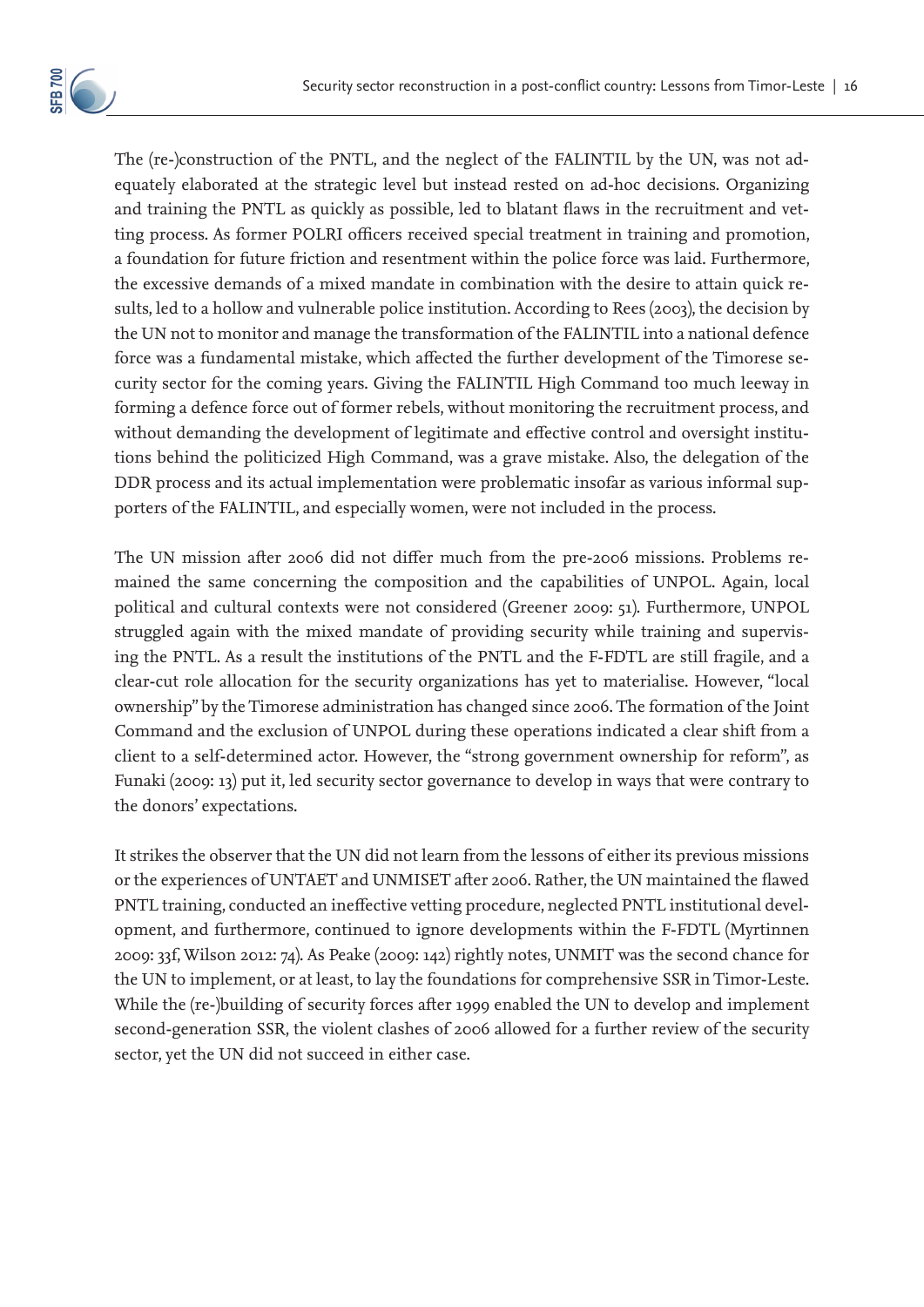#### **Literature**

- *Albrecht, Peter/Stepputat, Finn/Andersen, Louise* 2010: Security Sector Reform, the European way, in: Sedra, Mark (ed.): The future of Security Sector Reform. Waterloo: 74-87.
- *Bernabéu, Irene* 2007: Laying the foundations of democracy? Reconsidering security sector reform under UN auspices in Kosovo, in: Security Dialogue, 38 (1), 71-92.
- *Bryden, Alan* 2012: Pushing pieces around the chessboard or changing the game? DDR, SSR and the security-development nexus, in: Schnabel, Albrecht/Farr, Vanessa (eds.): Back to the roots: Security sector reform and development. Münster: 201-224.
- *Bryden, Alan/Hänggi, Heiner* 2005: Reforming and reconstructing the security sector, in: Bryden, Alan/Hänggi, Heiner (eds.): Security governance in post-conflict peacebuilding, Münster: 23-43.
- *Bryden, Alan/Scherrer, Vincenza* 2012: The DDR-SSR nexus: Concepts and policies, in: Bryden, Alan/Scherrer, Vincenza (eds.): Disarmament, demobilization and reintegration and security sector reform. Münster: 3-27.
- *Bull, Carolyn* 2008: No entry without strategy. Building the rule of law under UN Transitional Administration. Tokyo.
- *Centre for International Governance* 2010: Security sector reform monitor. Centre for International Governance (CIGI), Timor-Leste No 2, Waterloo.
- *Daase, Christopher/Friesendorf, Cornelius* 2010: Introduction. Securiy governance and the problem of unintended consequences. In: Daase, Christopher/Friesendorf, Cornelius (eds.): Rethinking security governance. The problem of unintended consequences, London: 1-20.
- *Della-Giacoma, Jim* 2010: Police building in Timor-Leste Mission impossible? National Graduate Institute for Policy Studies (GRIPS), Discussion Paper 10-04, Tokyo.
- *Egnell, Robert* 2010: The organised hypocrisy of international state-building, in: Conflict, Security & Development, 10 (4), 465-491.
- *England, Madeline* 2009: Security sector reform in stabilization environments: A note on current practice, Washington.
- *Funaki, Yoshino* 2009: The UN and security sector reform in Timor-Leste: A widening credibility gap, Centre on International Cooperation, New York.
- *Goldsmith, Andrew/Dinnen, Sinclair* 2007: Transnational police building: Critical lessons from Timor-Leste and Solomon Islands, in: Third World Quarterly, 28 (6), 1091-1109.
- *Greener, Bethan K.* 2009: The new international policing. Basingstoke.
- *Hänggi, Heiner* 2004: Conceptualising security sector reform and reconstruction, in: Bryden, Alan/Hänggi, Heiner (eds.): Reform and reconstruction of the security sector. Münster: 3-18.
- *Hood, Ludovic* 2006: Security sector reform in East Timor, 1999-2004, in: International Peacekeeping, 13 (1), 60-77.
- *---* 2008: Missed opportunities: The United Nations, police service and defence force development in Timor-Leste, 1999-2004, in: Peake, Gordon, et al. (ed.): Managing insecurity: Field experiences of security sector reform, New York: 57-76.
- *International Crisis Group* 2008: Timor-Leste: Security Sector Reform, Asia Report No. 143, Jakarta. *---* 2009: Handing back responsibility to Timor-Leste's Police, Asia Report No. 180, Jakarta.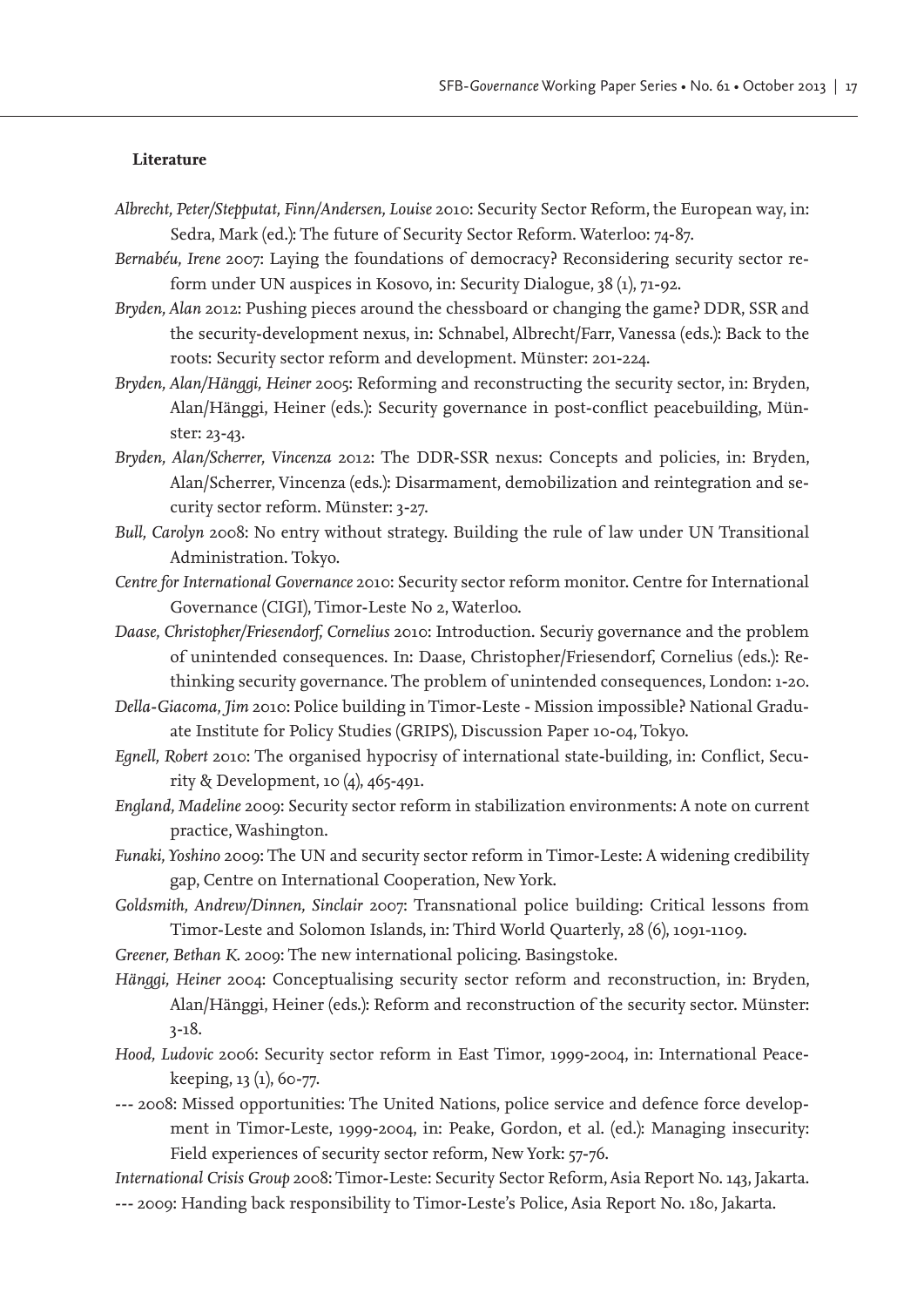*---* 2010: Timor-Leste: Time for the UN to step back, Asia Briefing No. 116, Jakarta.

*---* 2013: Timor-Leste: Stability at what cost?, Asia Report No. 246, Jakarta.

*Jennings, Kathleen M.* 2008: Unclear ends, unclear means: Reintegration in postwar societies - The case of Liberia, in: Global Governance, 14, 327-345.

*Lemay-Hébert, Nicolas* 2009: UNPOL and police reform in Timor-Leste: Accomplishments and setbacks, in: International Peacekeeping, 16 (3), 393-406.

*Lothe, Elisabeth/Peake, Gordon* 2010: Addressing symptoms but not causes: Stabilisation and humanitarian action in Timor-Leste. In: Disasters, 34 (S3), 427-443.

*Mac Ginty, Roger* 2010: Hybrid peace: The interaction between top-down and bottom-up peace, in: Security Dialogue, 41 (4), 391-412.

*Mc Carthy, John* 2002: FALINTIL Reinsertion Assistant Program (FRAP). Final evaluation report, International Organization for Migration (IOM), Geneva.

*McFate, Sean* 2010: The link between DDR and SSR in conflict-affected countries, United States Institute of Peace, USIP Special Report 238, Washington D.C.

*Myrtinnen, Henri* 2009: "Poster boys no more". Gender and security sector reform in Timor-Leste, in: Geneva Centre for the Democratic Control of Armed Forces (DCAF); Policy Paper, (31), 7-37.

*---* 2012: Guerillas, gangsters and contractors: Integrating former combatants and its impact on SSR and development in post-conflict societies, in: Schnabel, Albrecht/Farr, Vanessa (eds.): Back to the roots: Security sector reform and development. Münster: 225-247.

*Organisation for Economic Co-operation and Development* 2005: Security system reform and governance; A DAC reference document. Paris: OECD.

*---* 2007: OECD-DAC Handbook on security system reform; Supporting security and justice. Paris: OECD.

*Peake, Gordon* 2009: Police reform and reconstruction in Timor-Leste; A difficult do-over, in: Hinton, Mercedes S./Newburn, Tim (eds.): Policing developing democracies. New York: 141-162.

*Pinto, Júlio Tomás* 2009: Reforming the security sector: Facing challenges, achieving progress in Timor-Leste, in: http://temposemanaltimor.blogspot.com/2009/08/ssr-in-timor-leste. html (October 10 2010).

*---* 2011: UNMIT mission: Development or destruction? In: http://temposemanaltimor.blogspot. com/2011/06/unmit-mission-development-or.html (July 5 2011).

*Rees, Edward* 2003: UN's failure to integrate Falintil veterans may cause East Timor to fail, in: Online Opinion, http://www.onlineopinion.com.au/view.asp?article=666 (March 15 2010).

*Schnabel, Albrecht* 2012: The security-development discourse and the role of SSR as a development instrument, in: Schnabel, Albrecht/Farr, Vanessa (eds.): Back to the roots: Security sector reform and development. Münster: 29-73.

*Schroeder, Ursula C.* 2010: Unintended consequences of international security assistance; Doing more harm than good? In: Daase, Christopher/Friesendorf, Cornelius (eds.): Rethinking security governance. The problem of unintended consequences. London: 82-101.

*Sedra, Mark* 2010: Towards second generation security sector reform, in: Sedra, Mark (ed.): The future of security sector reform. Waterloo: 102-116.

*Simonsen, Sven Gunnar* 2006: The authoritarian temptation in East Timor: Nationbuilding and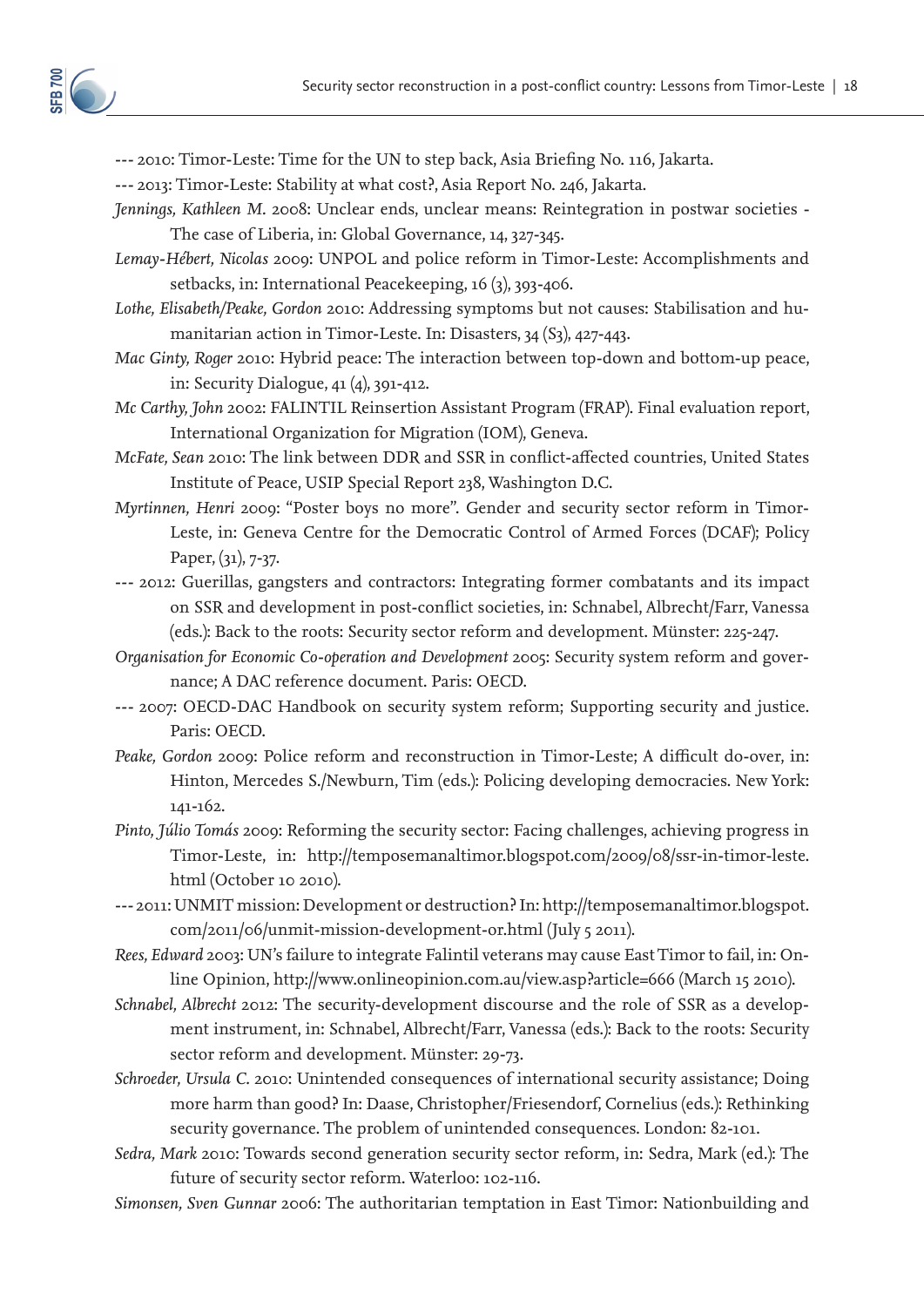the need for inclusive governance. In: Asian Survey, 46 (4), 575-596.

- *---* 2009: The role of East Timor's security institutions in national integration and disintegration, in: Pacific Review, 22 (5), 575-596.
- *Stedman, Stephen John* 1997: Spoiler problems in peace processes, in: International Security, 22  $(2), 5 - 53.$
- *TLAVA* 2009: Groups, gangs, and armed violence in Timor-Leste, Timor-Leste Armed Violence Assessment (TLAVA), Issue Brief No 2, Geneva.
- *United Nations* 2008: Securing peace and development: The role of the United Nations in supporting security sector reform, Report of the Secretary-General, S/2008/39, 23 January 2008, New York.
- *United Nations Development Programme* 2008: Security sector review in Timor-Leste, UNDP Timor-Leste, Dili.
- *Vries, Hugo de/ van Veen, Erwin* 2010: Living apart together? On the difficult linkage between DDR and SSR in post-conflict environments, Conflict Research Unit, Clingendael.
- *Wilson, Bu V. E.* 2009: The exeption becomes the norm in Timor-Leste: The draft national security laws and the continuing role of the joint command, Regulatory Institutions Network, Issues Paper 11, Canberra.
- *---* 2012: To 2012 and beyond: International assistance to police and security sector development in Timor-Leste, in: Asian Politics & Policy, 4 (1), 73-88.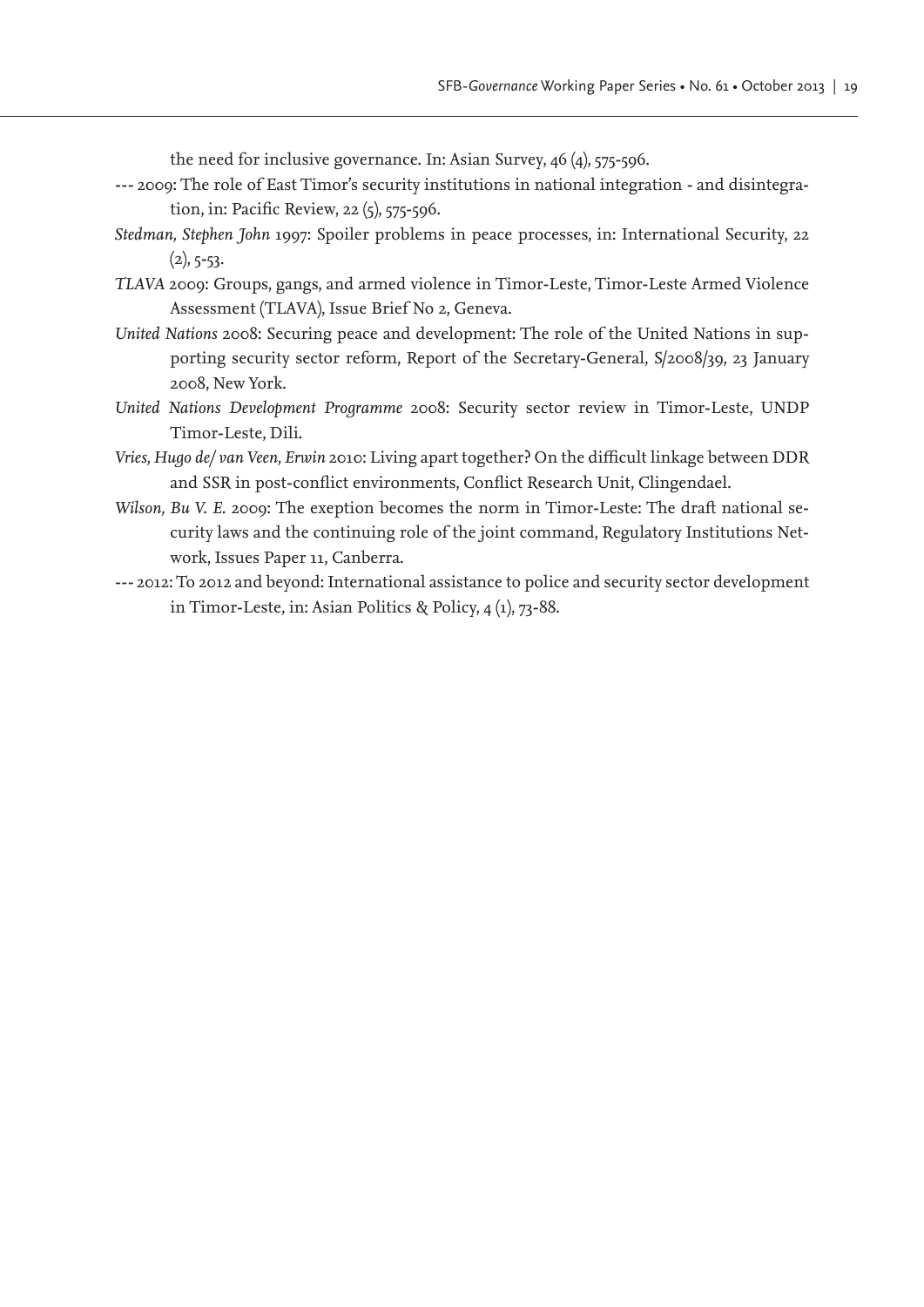#### **Previously published Working Papers from the SFB-***Governance* **Working Paper Series**

- *Kode, Johannes* 2013: On the Social Conditions of Governance: Social Capital and Governance in Areas of Limited Statehood, SFB-Governance Working Paper Series, No. 60, Collaborative Research Center (SFB) 700, Berlin, September 2013.
- *Kötter, Matthias* 2013: Wie viel Recht steckt in Good Governance? Eine Betrachtung aus juristischer Perspektive, SFB-Governance Working Paper Series Nr. 58, DFG Sonderforschungsbereich 700, Berlin, September 2013
- *Wrase, Michael* 2013: Wie wirkt Recht? Überlegungen zur Rechtswirkungsforschung unter den Bedingungen konsolidierter und begrenzter Staatlichkeit, SFB-Governance Working Paper Series Nr. 57, DFG Sonderforschungsbereich 700, Berlin, Juni 2013
- *van Hüllen, Vera/Börzel, Tanja A.* 2013: The EU's Governance Transfer. From External Promotion to Internal Protection?, SFBGovernance Working Paper Series, No. 56, Collaborative Research Center (SFB) 700, Berlin, June 2013.
- *Chojnacki, Sven/Engels, Bettina* 2013: Material Determinism and Beyond: Spatial Categories in the Study of Violent Conflict, SFB-Governance Working Paper Series, No. 55, Collaborative Research Center (SFB) 700, Berlin, June 2013.
- *Bothe, Lukas/Grundmann, Kai* 2013: Legitimitätsressourcen im Übergang von antiker zu mittelalterlicher Staatlichkeit. Zwei Perspektiven auf postimperiale Governance, SFB-Governance Working Paper Series Nr. 44, DFG Sonderforschungsbereich 700, Berlin, Juni 2013
- *Böhnke, Jan/Koehler, Jan/Zürcher, Christoph* 2013: Assessing the Impact of Development Cooperation in Northeast Afghanistan: Approaches and Methods. SFB-Governance Working Paper Series, No. 43, Collaborative Research Center (SFB) 700, Berlin, February 2013.
- *Börzel, Tanja A./van Hüllen, Vera/Lohaus, Mathis* 2013: Governance Transfer by Regional Organizations. Following a Global Script? SFB-Governance Working Paper Series, No. 42, Collaborative Research Center (SFB) 700, Berlin, January 2013.
- *Goikhman, Izabella/Herrmann, Barbara* 2012: The Governance Discourse in China. SFB-Governance Working Paper Series, No. 41, Collaborative Research Center (SFB) 700, Berlin, November 2012.
- *Willms, Jan* 2012: Justice through Armed Groups' Governance An Oxymoron? SFB-Governance Working Paper Series, No. 40, Collaborative Research Center (SFB) 700, Berlin, October 2012.
- *Ickler, Christian/Wiesel, John* 2012: New Method, Different War? Evaluating Supervised Machine Learning by Coding Armed Conflict, SFB-Governance Working Paper Series, No. 39, Collaborative Research Center (SFB) 700, Berlin, September 2012

These publications can be downloaded from www.sfb-governance.de/publikationen or ordered in printed versions via e-mail to sfb700@zedat.fu-berlin.de.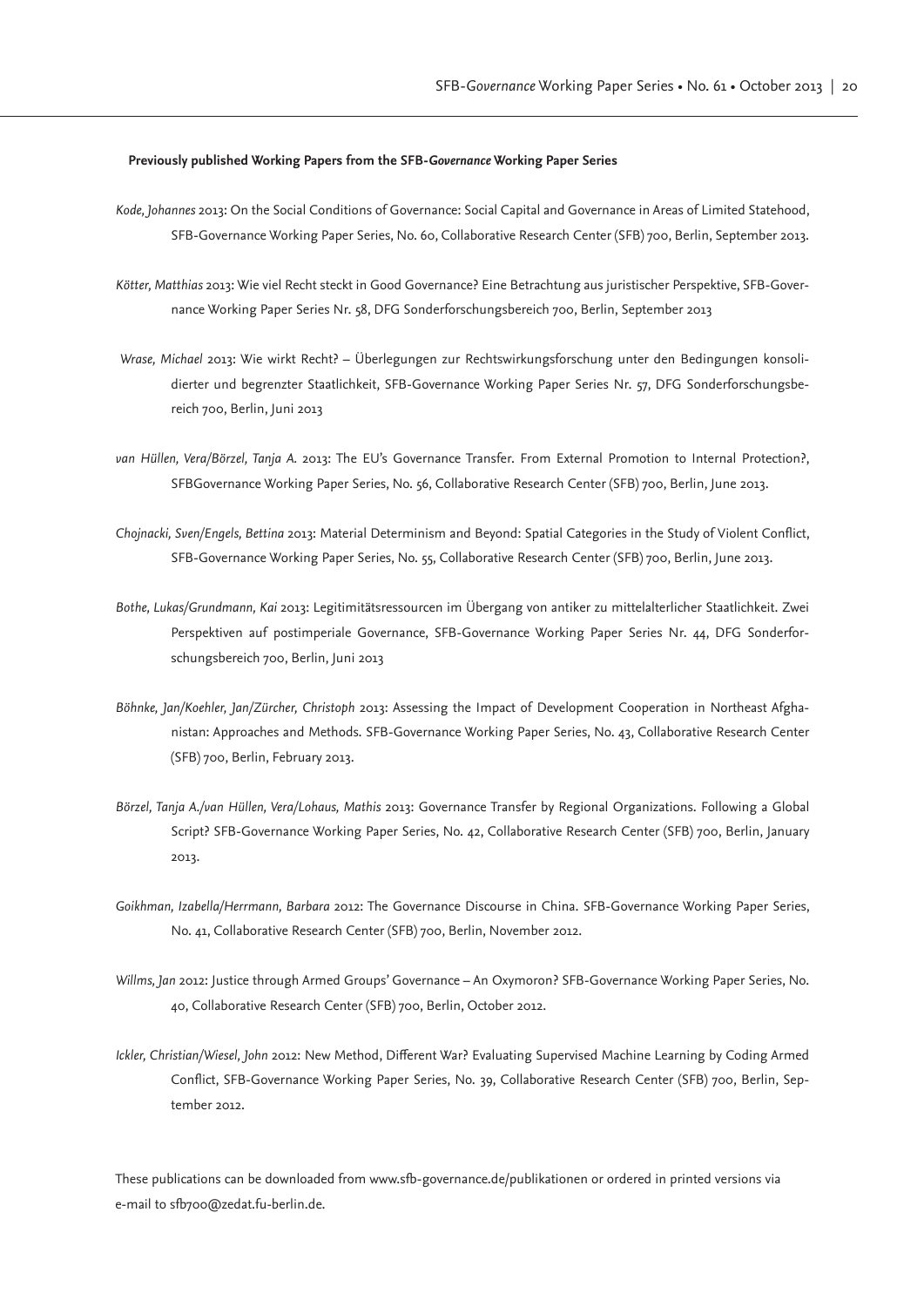# **The Author**

Deniz Kocak is a Research Associate at the Collaborative Research Center (SFB) 700 "Governance in Areas of Limited Statehood", Free University Berlin, and currently involved in a project on security sector reform in Timor-Leste. His research interests include civil-military relations and police reforms in non-OECD-countries with a focus on Southeast Asia. Contact: *deniz.kocak@fu-berlin.de*